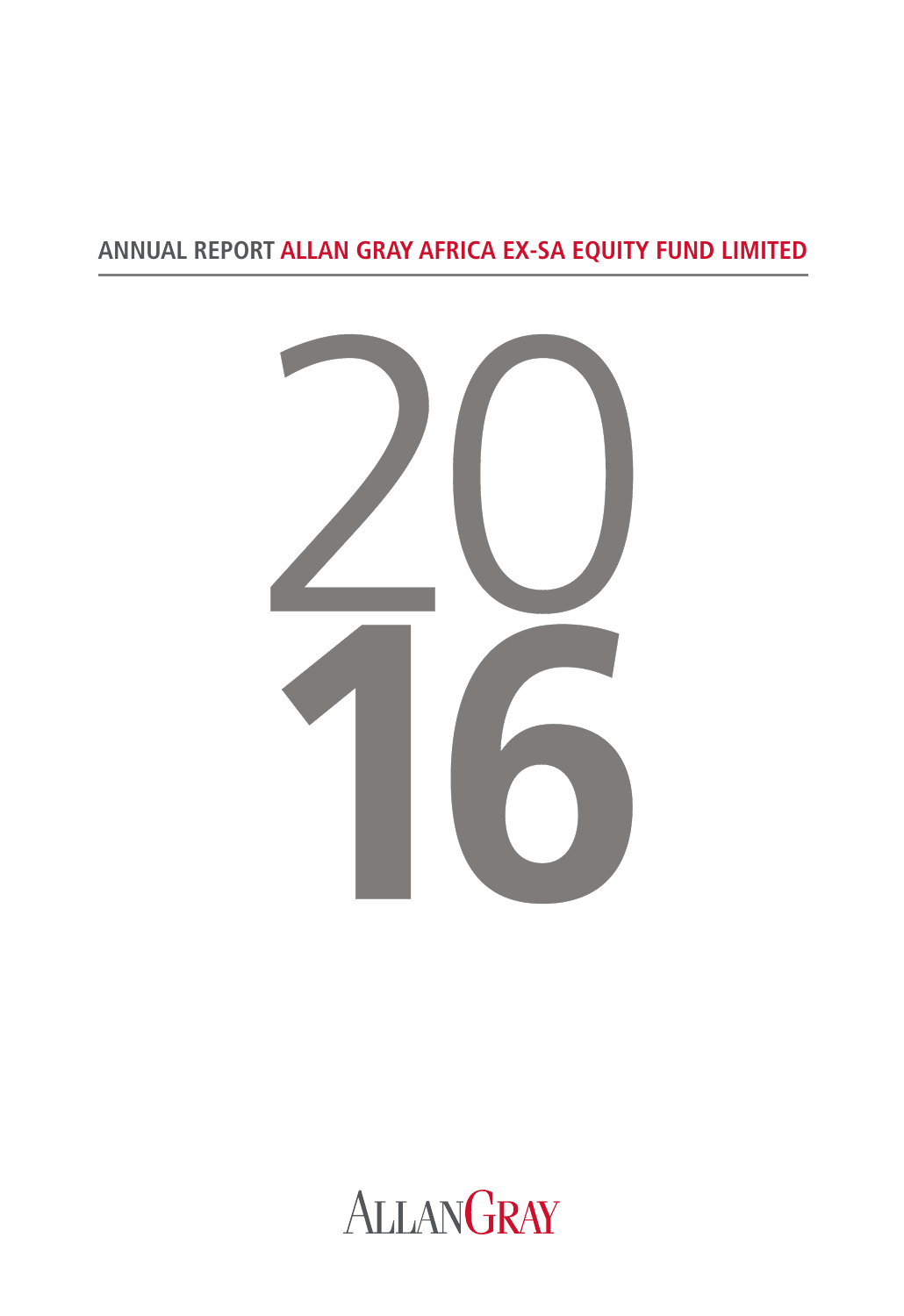# **TABLE OF CONTENTS**

- 1 ALLAN GRAY AFRICA EX-SA EQUITY FUND LIMITED STRATEGY
- 4 SCHEDULE OF NET ASSETS
- 5 APPROVAL OF THE ANNUAL FINANCIAL
- STATEMENTS
- 6 INDEPENDENT AUDITORS' REPORT
- 7 STATEMENT OF FINANCIAL POSITION
- 8 STATEMENT OF COMPREHENSIVE INCOME
- STATEMENT OF CHANGES IN NET ASSETS ATTRIBUTABLE TO HOLDERS OF REDEEMABLE SHARES
- 10 STATEMENT OF CASH FLOWS
- 11 NOTES TO THE ANNUAL FINANCIAL STATEMENTS
- 29 IMPORTANT NOTES FOR INVESTORS
- 32 CHARACTERISTICS AND DIRECTORY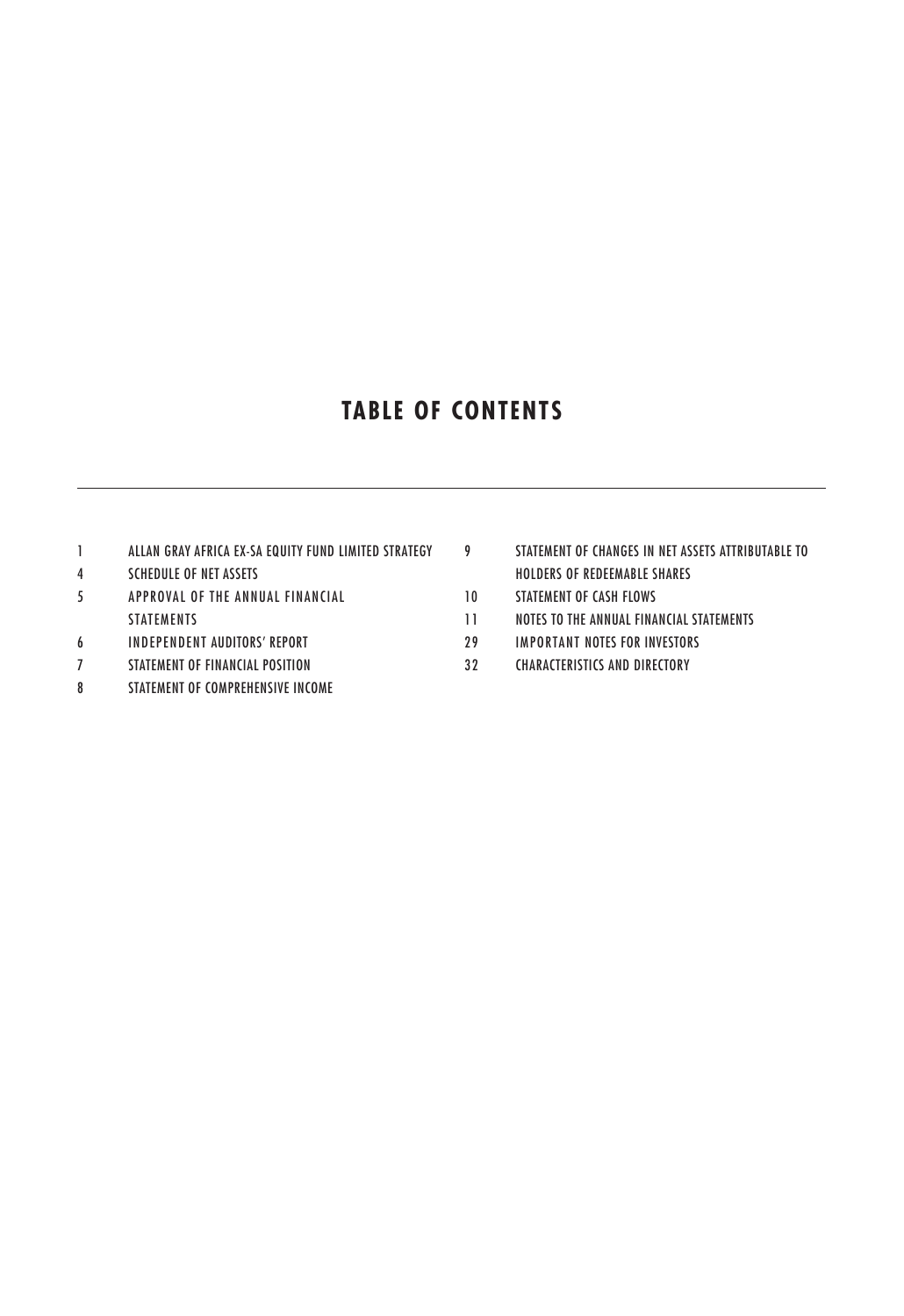# **ALLAN GRAY AFRICA EX-SA EQUITY FUND LIMITED STRATEGY**

as at 31 December 2016

### **PORTFOLIO MANAGER**

Andrew Lapping, Nick Ndiritu

# **FUND DESCRIPTION AND SUMMARY OF INVESTMENT POLICY**

The Allan Gray Africa ex-SA Equity Fund Limited (the 'Fund') invests in a focused portfolio of companies with significant business interests in Africa regardless of the location of the stock exchange listing (excluding South Africa). The Fund price is reported in US dollars, but the underlying holdings are denominated in various currencies. Returns are likely to be volatile.

### **FUND OBJECTIVE AND BENCHMARK**

The Fund aims to outperform African equity markets (excluding South Africa) over the long term without taking on greater risk of loss. The Fund's benchmark is the Standard Bank Africa Total Return Index. The Fund does not seek to mirror the benchmark but instead may deviate meaningfully from this performance benchmark in pursuit of superior returns. To the extent that its investments differ from those in the benchmark, the Fund faces the risk of underperforming the benchmark.

### **SUITABLE FOR THOSE INVESTORS WHO**

- Seek exposure to African (excluding South African) equities
- Are comfortable with stock market and currency fluctuations
- Are prepared to take on the risk of capital loss
- Typically have an investment horizon of more than five years

### **COMMENTARY**

Most African equity markets had a difficult 2016, generating negative dollar returns. The worst performers were Egypt and Nigeria, which fell 47% and 41% respectively, while the standout performer was Morocco, returning 26%. Kenya, the other large, liquid market, fell 9%.

After trying to plug the dyke for over a year, the Egyptian authorities finally let the pound float in early November. The magnitude of the move surprised most; including us (we were using a rate of EGP13.20/US\$ to value the portfolio just before the devaluation). The Egyptian pound lost 52% of its value in eight weeks, moving from EGP8.88/US\$ to EGP18.52/US\$. The local equity market rallied 37% over the same period, for a net US\$ loss of 35% for equity investors.

Close observers of the Fund's price series would have seen little price movement from the above volatility as by November we had already devalued the Egyptian pound rate used to value the Fund assets, so the subsequent stock market and currency moves more-or-less offset one another.

We think the Egyptian pound is undervalued and may well recover somewhat, especially if the government adopts some sensible policies and cuts back on money printing. We are not net buyers of Egyptian equities, as there is less value after the rally. Our preferred exposure is still Eastern Tobacco. The Egyptian opportunity currently appears to be in local currency, fixed interest and cheap holidays.

The Fund is a buyer of Nigerian banks, as these businesses look undervalued despite substantial risks. The Nigerian bank investments detracted 8.9% from returns over the past year. Nigerian consumer businesses are beginning to move into our valuation range, but we are not yet substantial buyers.

It would have been nice if rather than investing in Nigerian banks the Fund had the equivalent sum invested in Moroccan equities – unfortunately this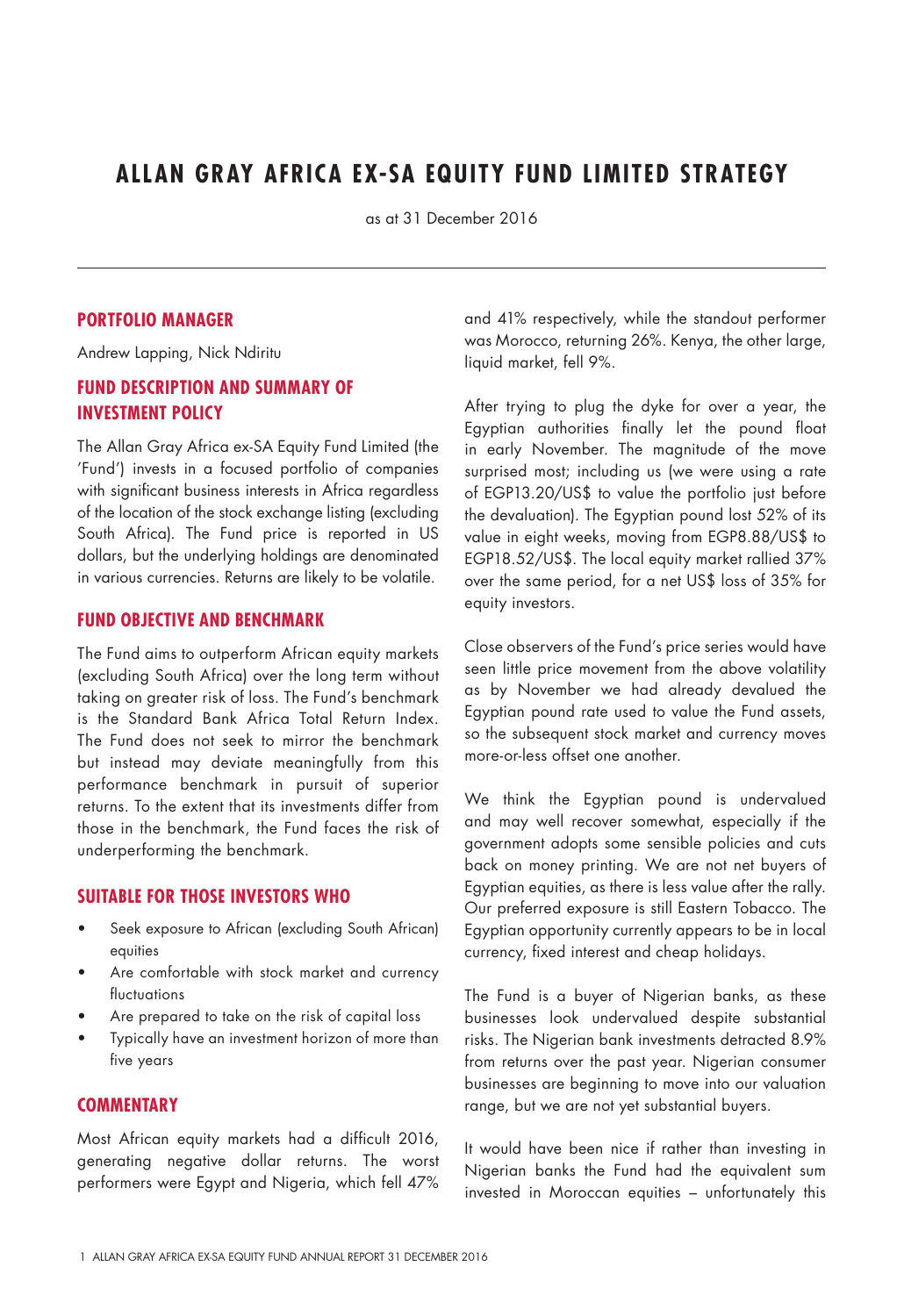# **ALLAN GRAY AFRICA EX-SA EQUITY FUND LIMITED STRATEGY**

as at 31 December 2016

was not the case. We had zero exposure to Morocco over the year and, despite lots of looking, we have not found any businesses that we think are substantially undervalued.

The Fund's exposure to Kenyan equities is fairly modest despite the financial companies trading on depressed valuations. The Kenyan shilling is cause for concern. The shilling traded in a remarkably tight range around KES101/US\$ over the past 18 months, despite a rapidly increasing fiscal deficit (now 10% of GDP) and a current account deficit of 6% of GDP. Private sector credit expansion has slowed recently, but a pegged currency and large twin deficits do not usually end well.

Unfortunately, the reason for the sharp rally in Zimbabwean equites over the past six months was not an improving economic situation, but rather a deteriorating one. The government has introduced so called "bond notes" in an attempt to solve the chronic dollar shortage, which could be the harbinger of another bout of money printing. It is very difficult to get dollars out of Zimbabwe, so investors with cash balances are looking to buy real assets, driving up equity valuations. In pricing the Fund, we have devalued the Zimbabwean securities by 20% to reflect this anomaly.

The Fund is still not charging a fee as we work on improving the fee structure. Falling African equity prices and valuations over the past 30 months have laid the groundwork for better returns ahead. The Fund owns a collection of undervalued equities that should reward long-term investors with pleasing real returns in the years to come.

*Commentary contributed by Andrew Lapping*

### **PERFORMANCE IN US\$ NET OF ALL FEES AND EXPENSES**

| % Returns                                                  | Fund    | Benchmark <sup>1</sup> |
|------------------------------------------------------------|---------|------------------------|
| Cumulative:                                                |         |                        |
| Since inception                                            | $-46$   | $-29.0$                |
| Annualised:                                                |         |                        |
| Since inception                                            | $-0.9$  | $-6.6$                 |
| Latest 5 years                                             | $-0.9$  | $-6.6$                 |
| Latest 3 years                                             | $-16.5$ | $-16.2$                |
| Latest 2 years                                             | $-20.5$ | $-16.0$                |
| Latest 1 year                                              | $-6.4$  | 3.5                    |
| Risk measures (since inception, based on month-end prices) |         |                        |
| Maximum drawdown <sup>2</sup>                              | $-51.7$ | $-51.8$                |
| Percentage positive months <sup>3</sup>                    | 53.3    | 50.0                   |
| Annualised monthly volatility <sup>4</sup>                 | 18.1    | 19.6                   |
| Highest annual return <sup>5</sup>                         | 41.0    | 24.6                   |
| Lowest annual return <sup>5</sup>                          | $-38.6$ | $-43.4$                |

Relative to benchmark return required to reach high watermark: 22.0%.

- 1. Standard Bank Africa Total Return Index (source: Standard Bank), performance as calculated by Allan Gray as at 31 December 2016. Calculation based on the latest available data as supplied by third parties.
- 2. Maximum percentage decline over any period. The maximum drawdown occurred from August 2014 to July 2016 and maximum benchmark<br>drawdown occurred from July 2014 to January 2016. Drawdown is<br>calculated on the total return of the Fund/benchmark (i.e. including income).
- 3. The percentage of calendar months in which the Fund produced a positive monthly return since inception.
- 4. The standard deviation of the Fund's monthly return. This is a measure of how much an investment's return varies from its average over time.
- 5. This is the highest or lowest rolling 12-month return the Fund has experienced since inception. The Fund's highest annual return occurred during the 12 months ended 31 May 2013 and the benchmark's occurred during the 12 months ended 30 June 2014. The Fund's lowest annual return occurred during the 12 months ended 31 August 2015 and the benchmark's occurred during the 12 months ended 31 August 2015. All rolling 12-month figures for the Fund and the benchmark are available from the Allan Gray Service Team on request.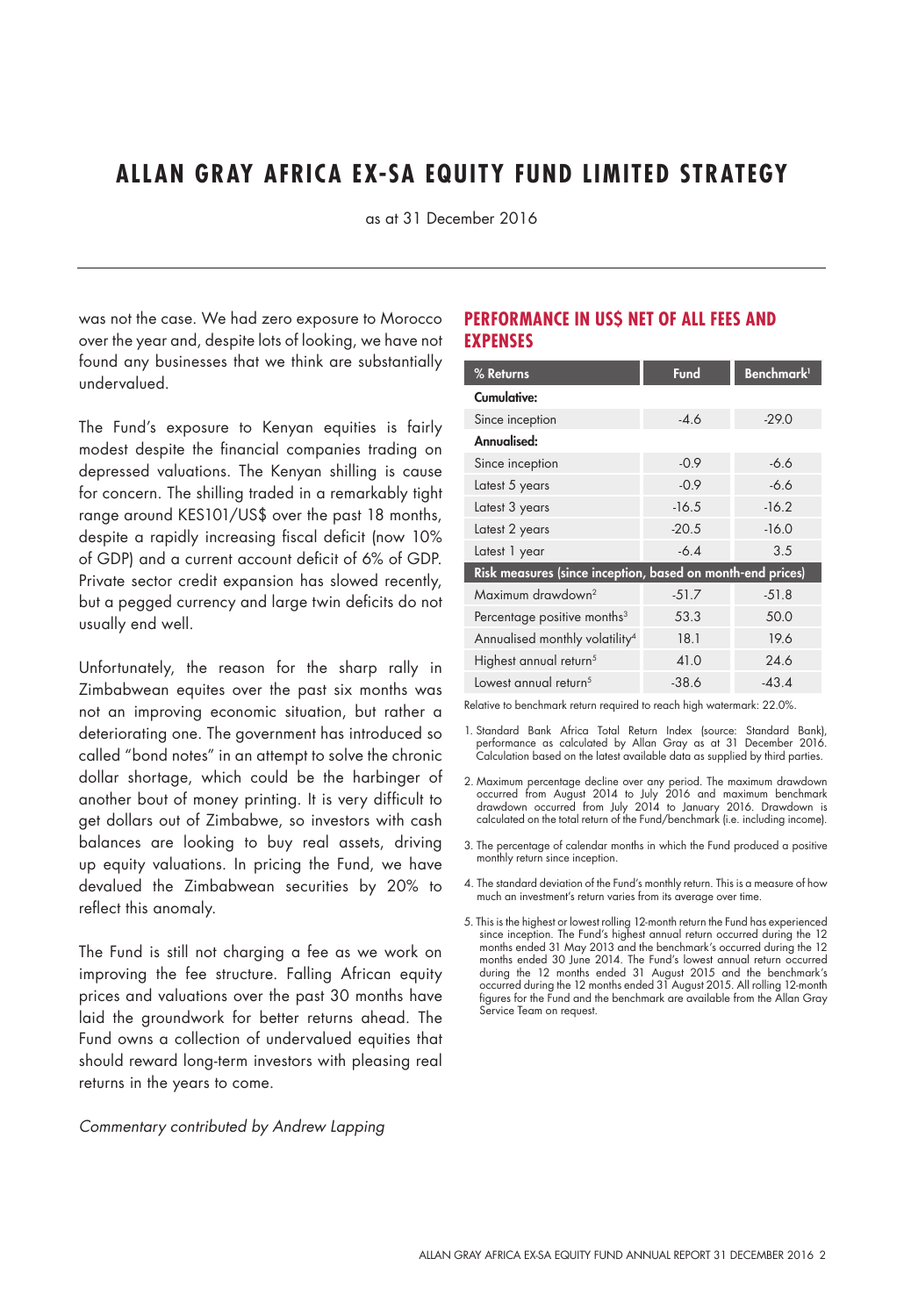# **ALLAN GRAY AFRICA EX-SA EQUITY FUND LIMITED STRATEGY**

as at 31 December 2016

# **INCOME DISTRIBUTION FOR THE LAST 12 MONTHS**

| distribute any surplus.<br>Dollars per unit                                                                              | 4.4719      |
|--------------------------------------------------------------------------------------------------------------------------|-------------|
| To the extent that income earned in the<br>form of dividends and interest exceeds<br>expenses in the Fund, the Fund will | 31 Dec 2016 |

# **TOTAL EXPENSE RATIO ('TER') AND TRANSACTION COSTS**

The annual management fee charged is included in the TER. The TER is a measure of the actual expenses incurred by the Fund over a 3-year period (annualised). Since Fund returns are quoted after deduction of these expenses, the TER should not be deducted from the published returns. Transaction costs are disclosed separately.

| TER and Transaction costs breakdown for<br>the 3-year period ending<br>31 December 2016 | %    |
|-----------------------------------------------------------------------------------------|------|
| Total expense ratio                                                                     | 2.94 |
| Fixed fee                                                                               | 0.90 |
| Performance fees                                                                        | 1.35 |
| Custody fees                                                                            | 0.30 |
| Other costs excluding transaction costs                                                 | 0.07 |
| <b>VAT</b>                                                                              | 0.32 |
| <b>Transaction costs (including VAT)</b>                                                | 0.49 |
| <b>Total investment charge</b>                                                          | 3.43 |

# **SECTOR ALLOCATION AS AT 31 DECEMBER 2016**

| <b>Sector</b>      | % of Equities | <b>Benchmark</b> <sup>1</sup> |
|--------------------|---------------|-------------------------------|
| Financials         | 31.9          | 36.8                          |
| Consumer goods     | 24.3          | 9.1                           |
| Telecommunications | 15.6          | 11.5                          |
| Oil & gas          | 14.4          | 13.0                          |
| Basic materials    | 7.6           | 27.5                          |
| <b>Utilities</b>   | 3.5           | 0.2                           |
| Consumer services  | 2.5           | 0.3                           |
| Industrials        | 0.2           | 1.6                           |
| Total <sup>6</sup> | 100.0         | 100.0                         |

# **COUNTRY OF PRIMARY LISTING AS AT 31 DECEMBER 2016**

| Country              | % of Equities | Benchmark <sup>1</sup> |
|----------------------|---------------|------------------------|
| Nigeria              | 27.8          | 16.5                   |
| Zimbabwe             | 23.5          | 1.0                    |
| Egypt                | 12.5          | 11.6                   |
| United Kingdom       | 7.5           | 13.8                   |
| Kenya                | 7.0           | 14.2                   |
| <b>BRVM</b>          | 3.9           | 2.2                    |
| Australia            | 3.5           | 0.3                    |
| Uganda               | 3.4           | 0.2                    |
| France               | 3.2           | 3.1                    |
| Rwanda               | 2.4           |                        |
| Malawi               | 1.6           |                        |
| <b>Netherlands</b>   | 1.2           |                        |
| Zambia               | 1.2           |                        |
| Canada               | 0.8           | 23.3                   |
| Tanzania             | 0.6           | 0.8                    |
| Ghana                |               |                        |
| Morocco              |               | 6.8                    |
| Tunisia              |               | 3.0                    |
| Mauritius            |               | 2.7                    |
| Botswana             |               | 0.3                    |
| <b>United States</b> |               | 0.3                    |
| Total <sup>6</sup>   | 100.0         | 100.0                  |

6. There may be slight discrepancies in the totals due to rounding.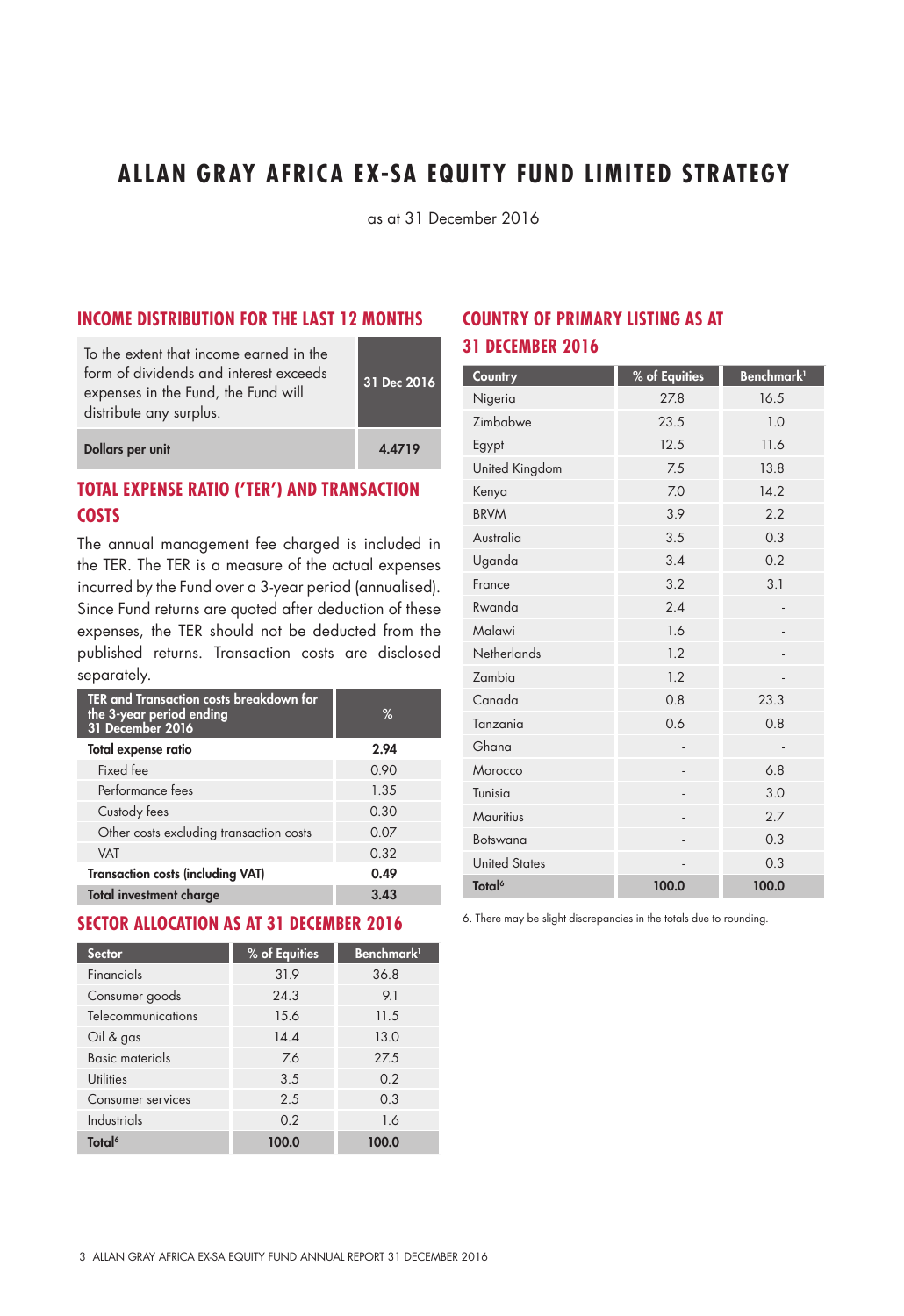# **SCHEDULE OF NET ASSETS**

as at 31 December 2016

|                    |                                       | <b>MARKET VALUE</b> |           | <b>STANDARD BANK AFRICA</b>   |
|--------------------|---------------------------------------|---------------------|-----------|-------------------------------|
| <b>NUMBER HELD</b> | <b>INSTRUMENT (RANKED BY SECTOR)</b>  | <b>USS</b>          | % OF FUND | <b>TOTAL RETURN INDEX (%)</b> |
|                    | <b>FINANCIALS</b>                     | 70 134 063          | 31.7%     | 36.7%                         |
| 804 239 101        | <b>Access Bank</b>                    | 15 493 546          | 7.0%      |                               |
| 270 935 553        | Zenith Bank                           | 13 115 522          | 5.9%      |                               |
| 28 356 802         | Kenya Commercial Bank                 | 7 956 066           | 3.6%      |                               |
| 563 016 310        | First Bank of Nigeria Holdings        | 6 190 038           | 2.8%      |                               |
| 67 427 670         | <b>Guaranty Trust Bank</b>            | 5 465 912           | 2.5%      |                               |
| 19 157 200         | Bank of Kigali                        | 5 358 329           | 2.4%      |                               |
| 1784 503           | Credit Agricole Egypt                 | 3 570 975           | 1.6%      |                               |
| 58 660 796         | Stanbic IBTC                          | 2 887 798           | 1.3%      |                               |
| 28 662 300         | Barclays Bank of Kenya                | 2 545 398           | 1.1%      |                               |
| 769 132 834        | Diamond Bank                          | 2 2 2 1 3 2 2       | 1.0%      |                               |
|                    | Positions less than 1%                | 5 3 29 1 5 7        | 2.5%      |                               |
|                    | <b>CONSUMER GOODS</b>                 | 53 407 473          | 24.1%     | 9.1%                          |
| 27 036 995         | <b>Delta Corporation</b>              | 19 142 192          | 8.6%      |                               |
| 1 183 985          | Eastern Tobacco                       | 18 147 035          | 8.2%      |                               |
| 17 286 705         | <b>Innscor Africa</b>                 | 6 638 095           | 3.0%      |                               |
| 10747              | Soc Ivoirienne Des Tabacs             | 2 563 204           | 1.2%      |                               |
| 1951442            | National Breweries PLC                | 2 556 045           | 1.2%      |                               |
| 7914               | Societe de Limonaderies et Brasseries | 2 231 994           | 1.0%      |                               |
|                    | Positions less than 1%                | 2 128 908           | 0.9%      |                               |
|                    | <b>TELECOMMUNICATIONS</b>             | 34 328 616          | 15.5%     | 11.5%                         |
| 79 030 782         | <b>Econet Wireless Zimbabwe</b>       | 18 967 388          | 8.6%      |                               |
| 96 257             | Sonatel                               | 3 826 282           | 1.7%      |                               |
| 9747968            | Global Telecom                        | 5 5 4 5 3 4 4       | 2.5%      |                               |
| 16 802 000         | Safaricom                             | 3 140 024           | 1.4%      |                               |
| 3790256            | <b>Press Corporation</b>              | 2 849 578           | 1.3%      |                               |
|                    | <b>OIL &amp; GAS</b>                  | 31 663 883          | 14.3%     | 13.0%                         |
| 15 493 710         | Seplat Petroleum Development Co       | 14 161 194          | 6.4%      |                               |
| 1 188 255          | Maurel et Prom                        | 5 274 684           | 2.4%      |                               |
| 1 305 228          | Tullow Oil                            | 5 0 29 7 7 1        | 2.3%      |                               |
| 12 141 503         | Lekoil                                | 3 927 677           | 1.8%      |                               |
|                    | Positions less than 1%                | 3 270 557           | 1.4%      |                               |
|                    | <b>BASIC MATERIALS</b>                | 16 757 660          | 7.6%      | 27.5%                         |
| 1771573            | Zimplats                              | 7 670 204           | 3.5%      |                               |
| 5 534 500          | Caledonia Mining                      | 5 669 469           | 2.6%      |                               |
| 149 632            | OCIN.V.                               | 2 609 656           | 1.2%      |                               |
|                    | Positions less than 1%                | 808 330             | 0.3%      |                               |
|                    | <b>UTILITIES</b>                      | 7734038             | 3.5%      | 0.2%                          |
| 57 055 990         | Umeme                                 | 7734038             | 3.5%      |                               |
|                    | <b>CONSUMER SERVICES</b>              | 5 497 451           | 2.5%      | 0.3%                          |
| 24 664 196         | Simbisa Brands                        | 3 157 017           | 1.4%      |                               |
|                    | Positions less than 1%                | 2 340 434           | 1.1%      |                               |
|                    | <b>INDUSTRIALS</b>                    | 566 624             | 0.3%      | 1.6%                          |
|                    | Positions less than 1%                | 566 624             | 0.3%      |                               |
|                    | <b>CASH AND ACCRUALS</b>              | 1401609             | 0.6%      | 0.3%                          |
|                    | <b>NET ASSETS</b>                     | 221 491 417         | 100.0%    |                               |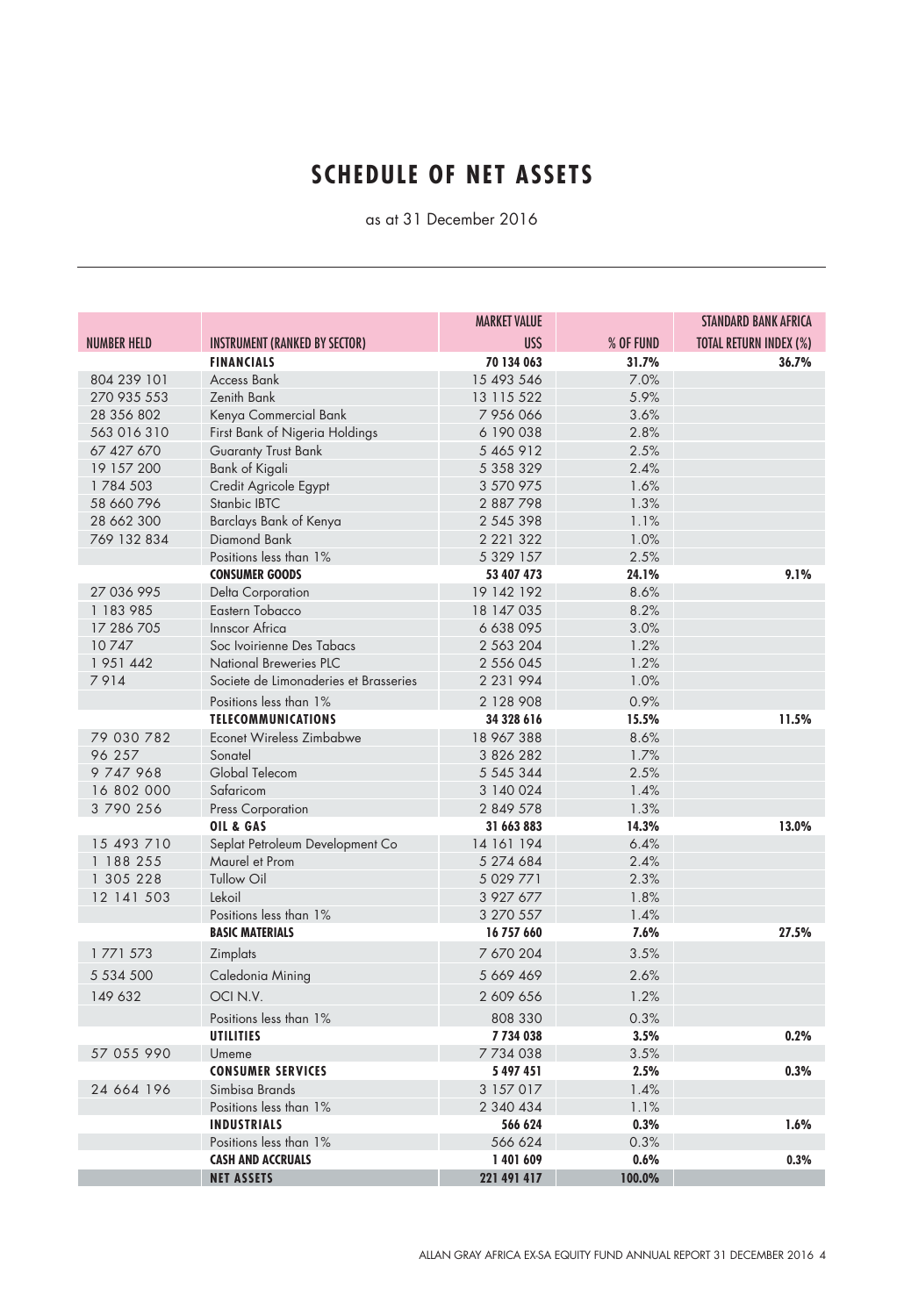# **APPROVAL OF THE ANNUAL FINANCIAL STATEMENTS**

The directors of the Fund are responsible for the preparation of the annual financial statements and related financial information included in this report.

The annual financial statements, which comprise the financial position as at 31 December 2016 and its financial performance and cash flows for the year ended 31 December 2016, are set out on pages 7 to 28 and have been approved by the board of directors of the Fund and are signed on its behalf by:

Director Director

John CR Collis **Craig Bodenstab** 

15 March 2017 15 March 2017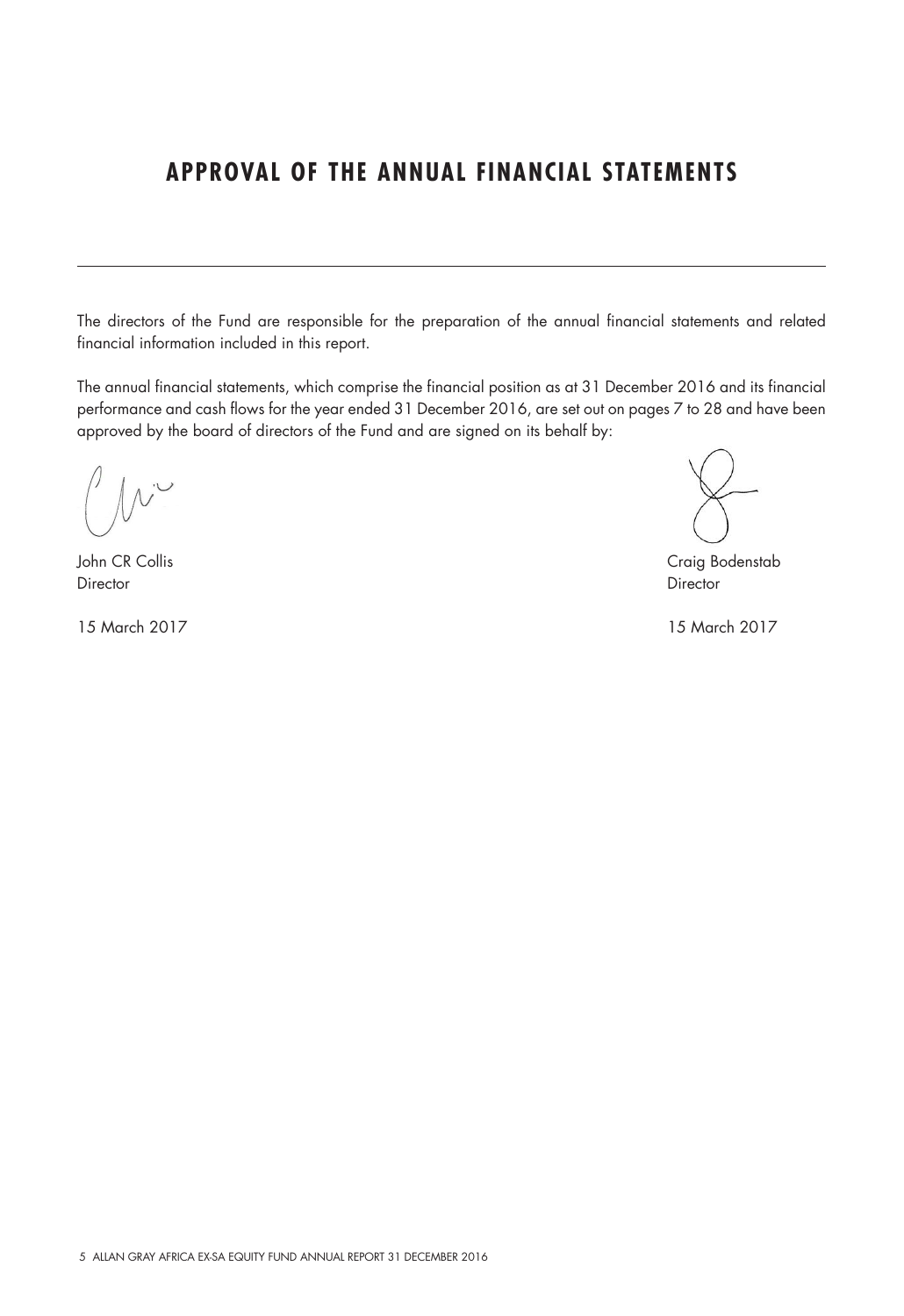# **INDEPENDENT AUDITORS' REPORT**

## **TO THE BOARD OF DIRECTORS AND MEMBERS OF ALLAN GRAY AFRICA EX-SA EQUITY FUND LIMITED (THE 'FUND')**

We have audited the accompanying financial statements of the Fund, which comprise the statement of financial position as at 31 December 2016 and the statements of comprehensive income, changes in net assets attributable to holders of redeemable shares and cash flows for the year ended 31 December 2016, and a summary of significant accounting policies and other explanatory information on pages 7 to 28.

## **DIRECTORS' RESPONSIBILITY FOR THE FINANCIAL STATEMENTS**

The Fund's directors are responsible for the preparation and fair presentation of these financial statements in accordance with International Financial Reporting Standards, and for such internal control as management determines is necessary to enable the preparation of financial statements that are free from material misstatement, whether due to fraud or error.

### **AUDITORS' RESPONSIBILITY**

Our responsibility is to express an opinion on these financial statements based on our audit. We conducted our audit in accordance with Canadian generally accepted auditing standards. Those standards require that we comply with ethical requirements and plan and perform the audit to obtain reasonable assurance about whether the financial statements are free from material misstatement.

An audit involves performing procedures to obtain audit evidence about the amounts and disclosures in the financial statements. The procedures selected depend on the auditors' judgment, including the assessment of the risks of material misstatement of the financial statements, whether due to fraud or error. In making those risk assessments, the auditors consider internal controls relevant to the Fund's preparation and fair presentation of the financial statements in order to design audit procedures that are appropriate in the circumstances, but not for the purpose of expressing an opinion on the effectiveness of the Fund's internal control. An audit also includes evaluating the appropriateness of accounting policies used and the reasonableness of accounting estimates made by management, as well as evaluating the overall presentation of the financial statements.

We believe that the audit evidence we have obtained is sufficient and appropriate to provide a basis for our audit opinion.

### **OPINION**

In our opinion, the financial statements present fairly, in all material respects, the financial position of the Fund as at 31 December 2016 and its financial performance and its cash flows for the year ended 31 December 2016 in accordance with International Financial Reporting Standards.

Ernet + Young LLP

**Chartered Professional Accountants Licensed Public Accountants** 15 March 2017 Toronto, Canada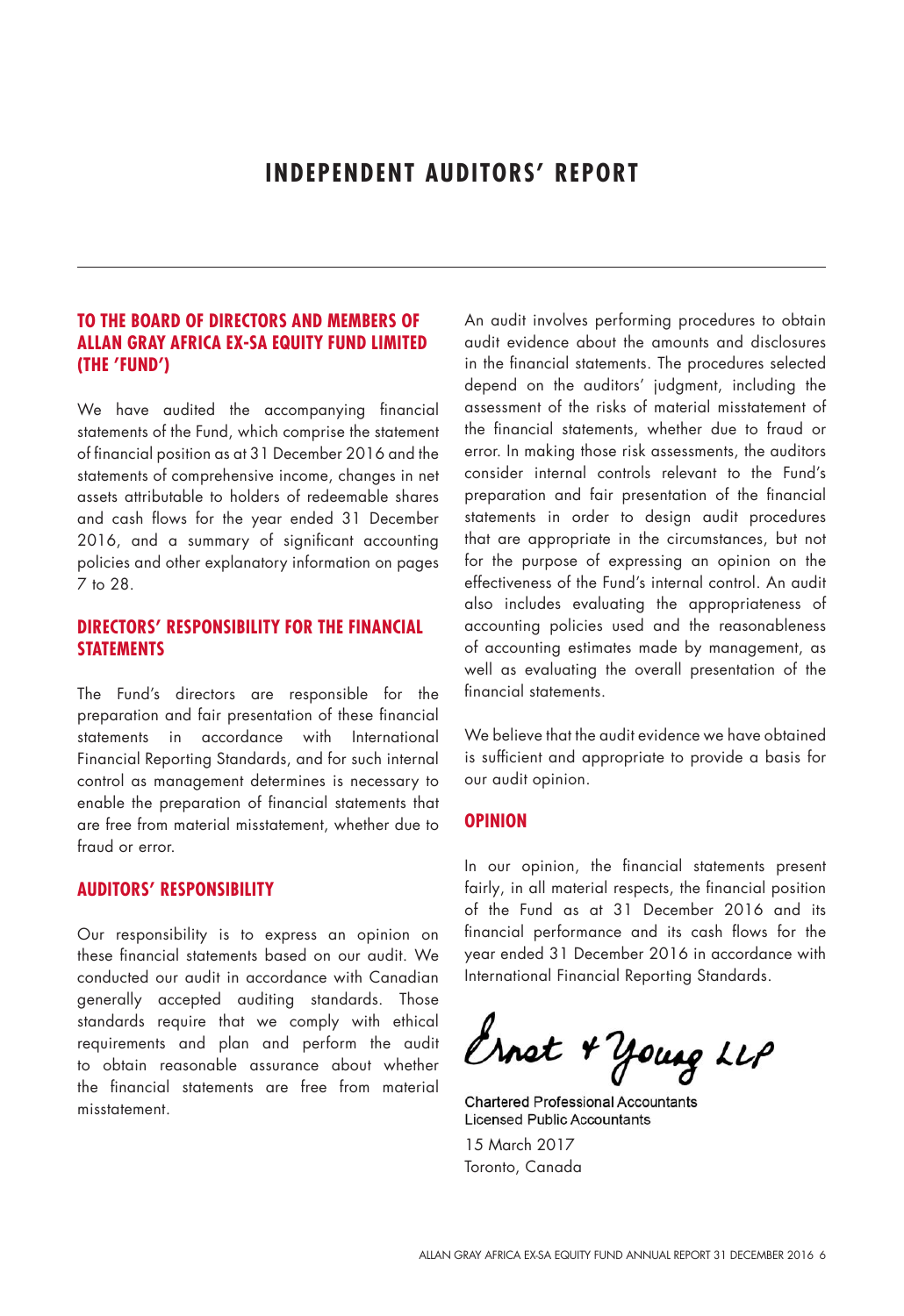# **STATEMENT OF FINANCIAL POSITION**

as at 31 December 2016

|                                                                                                | <b>NOTE</b>    | 2016<br><b>USS</b> | 2015<br><b>USS</b> |
|------------------------------------------------------------------------------------------------|----------------|--------------------|--------------------|
| <b>ASSETS</b>                                                                                  |                |                    |                    |
| Financial assets at fair value through profit or loss                                          | $\overline{2}$ | 220 089 808        | 189 936 611        |
| Cash and cash equivalents                                                                      | 3              | 10 400 915         | 9415796            |
| <b>TOTAL ASSETS</b>                                                                            |                | 230 490 723        | 199 352 407        |
| <b>LIABILITIES</b>                                                                             |                |                    |                    |
| Trade and other payables                                                                       | $\overline{4}$ | 113 344            | 129 066            |
| Distribution payable                                                                           | $\overline{7}$ | 8 885 962          | 6776900            |
| <b>TOTAL LIABILITIES, EXCLUDING NET ASSETS ATTRIBUTABLE TO HOLDERS</b><br>OF REDEEMABLE SHARES |                | 8 999 306          | 6 905 966          |
| NET ASSETS ATTRIBUTABLE TO HOLDERS OF REDEEMABLE SHARES                                        |                | 221 491 417        | 192 446 441        |

The above Statement of financial position should be read in conjuction with the accompanying notes.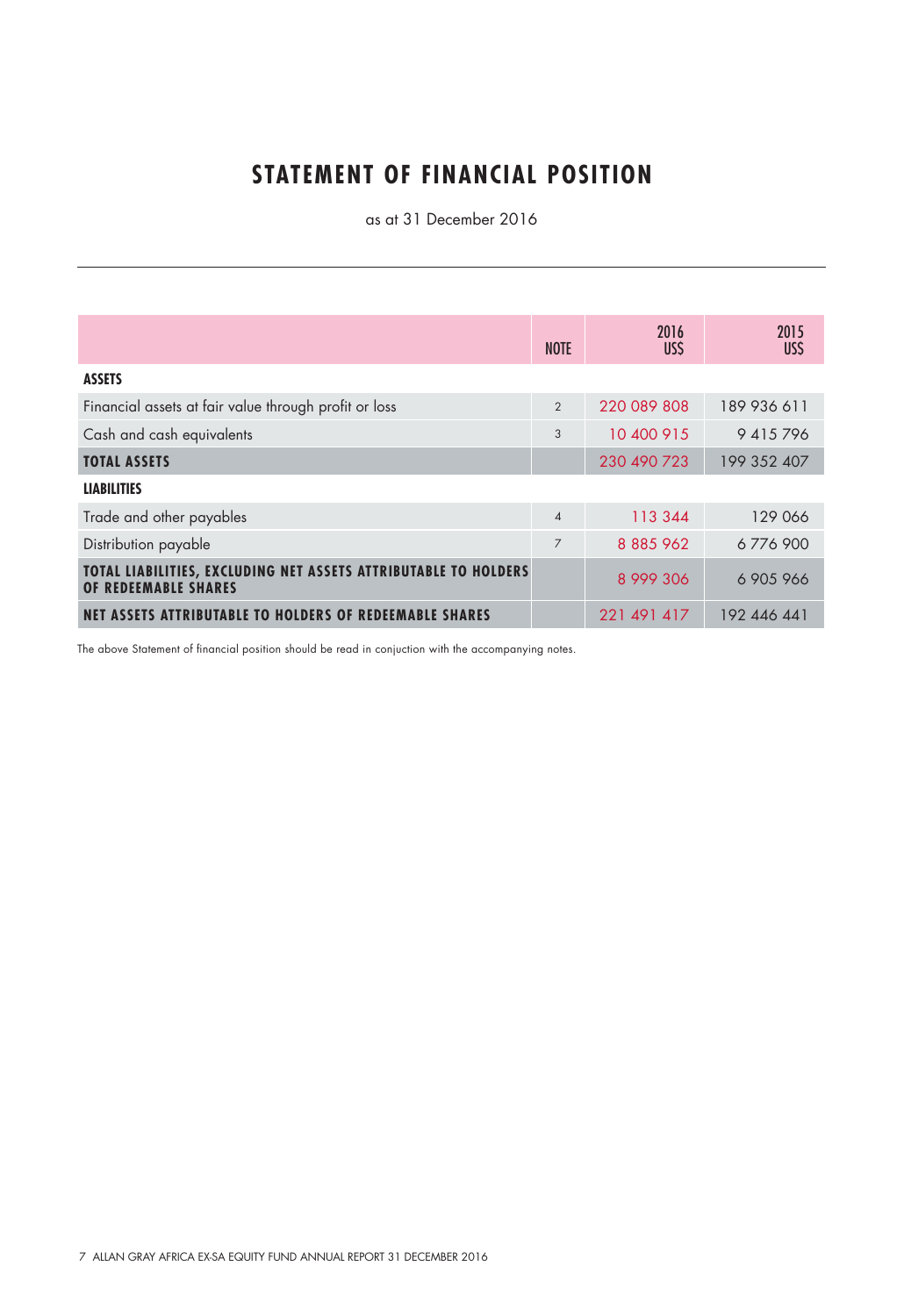# **STATEMENT OF COMPREHENSIVE INCOME**

For the year ended 31 December 2016

|                                                             | <b>NOTE</b>    | 2016<br><b>USS</b> | 2015<br><b>USS</b> |
|-------------------------------------------------------------|----------------|--------------------|--------------------|
| <b>NET INVESTMENT LOSSES</b>                                |                | (9128424)          | (78958313)         |
| <b>Dividends</b>                                            |                | 10 641 670         | 11 448 457         |
| Interest                                                    |                | 81                 | 65 468             |
| Realised losses on disposal of investments                  |                | (2876502)          | (6 472 867)        |
| Unrealised losses on investments                            |                | (16752991)         | (84115516)         |
| Foreign exchange losses                                     |                | (696 810)          | (481 635)          |
| Other income                                                |                | 556 128            | 597 780            |
| <b>OPERATING EXPENSES</b>                                   |                | (2 311 854)        | (5337717)          |
| Performance fees                                            |                |                    | (1, 595, 641)      |
| Management fees                                             |                | (540 412)          | (1208765)          |
| Audit fees                                                  |                | (20 300)           | (26 000)           |
| Custodian fees                                              |                | (614675)           | (638740)           |
| <b>Transaction</b> fees                                     |                | (43912)            | (49087)            |
| Administration fees                                         |                | (69066)            | (67 695)           |
| Withholding taxes                                           |                | (998 264)          | (1692654)          |
| Other expenses                                              |                | (25 225)           | (59135)            |
| <b>TOTAL COMPREHENSIVE LOSS BEFORE FINANCE COSTS</b>        |                | (11440278)         | (84 296 030)       |
| Finance cost - distribution to holders of redeemable shares | $\overline{7}$ | (8885962)          | (6776900)          |
| <b>TOTAL COMPREHENSIVE LOSS FOR THE YEAR</b>                |                | (20326240)         | (91 072 930)       |

The above Statement of comprehensive income should be read in conjuction with the accompanying notes.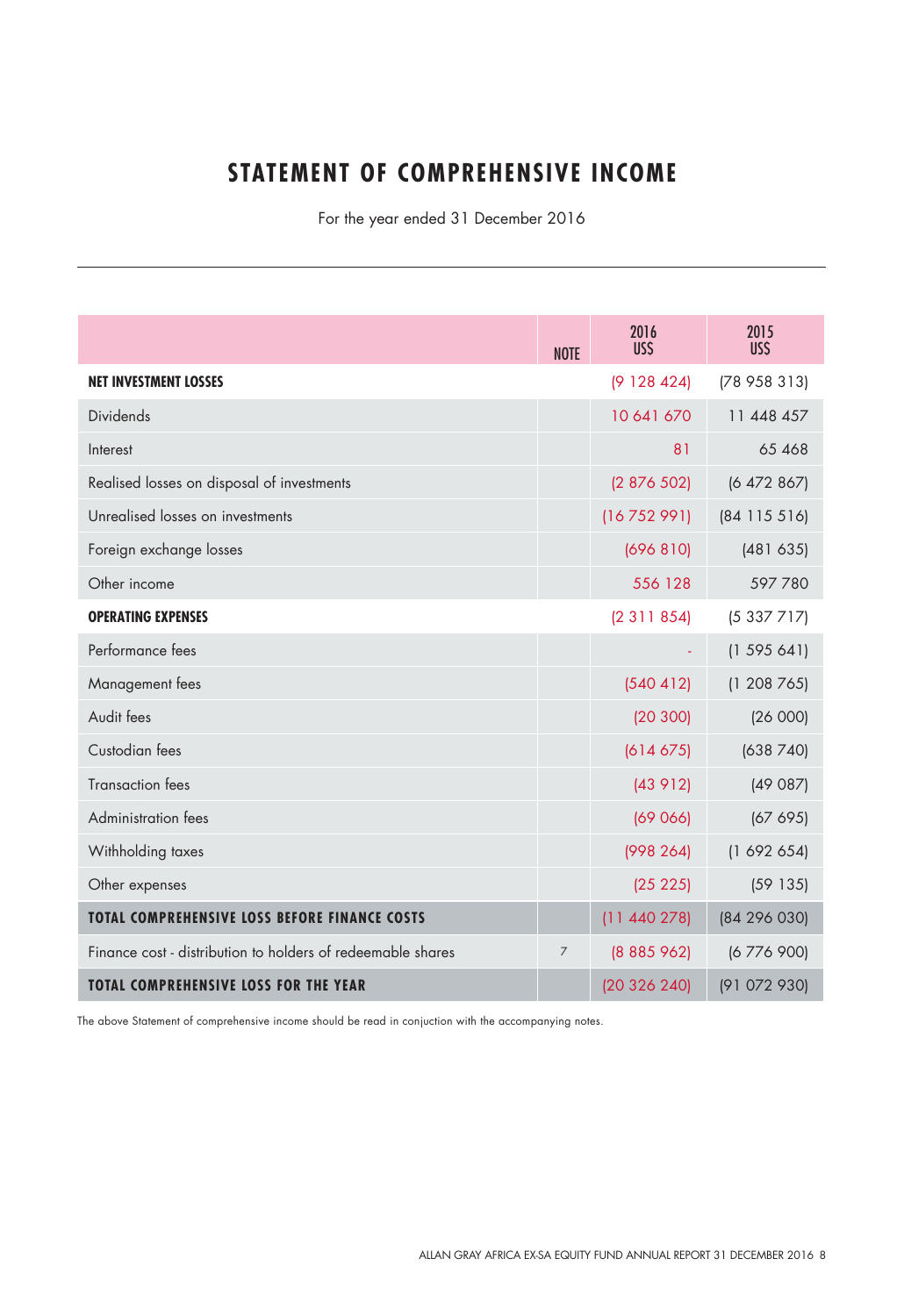# **STATEMENT OF CHANGES IN NET ASSETS ATTRIBUTABLE TO HOLDERS OF REDEEMABLE SHARES**

For the year ended 31 December 2016

|                                       | <b>NOTE</b>    | NET ASSETS ATTRIBUTABLE TO<br><b>HOLDERS OF REDEEMABLE</b><br><b>SHARES</b><br><b>USS</b> | NUMBER OF<br><b>SHARES</b> |
|---------------------------------------|----------------|-------------------------------------------------------------------------------------------|----------------------------|
| <b>BALANCE AT 31 DECEMBER 2014</b>    |                | 235 372 296                                                                               | 1 452 564                  |
| Total comprehensive loss for the year |                | (91 072 930)                                                                              |                            |
| Net capital contributions             |                | 48 147 075                                                                                | 331 464                    |
| <b>BALANCE AT 31 DECEMBER 2015</b>    |                | 192 446 441                                                                               | 1784028                    |
| Total comprehensive loss for the year |                | (20326240)                                                                                |                            |
| Net capital contributions             |                | 49 371 216                                                                                | 418846                     |
| <b>BALANCE AT 31 DECEMBER 2016</b>    | $\overline{7}$ | 221 491 417                                                                               | 2 202 874                  |

The above Statement of changes in net assets attributable to holders of redeemable shares should be read in conjuction with the accompanying notes.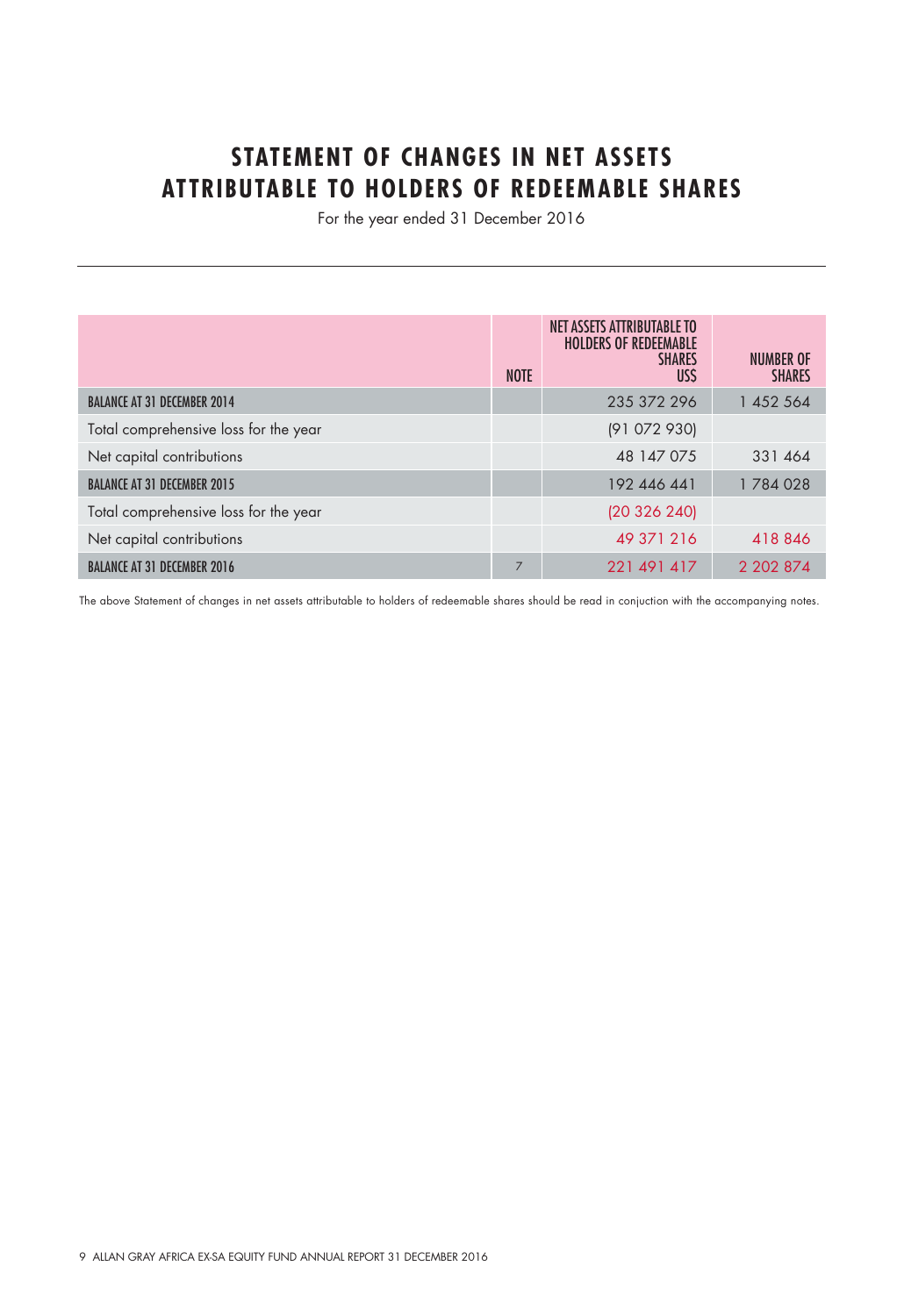# **STATEMENT OF CASH FLOWS**

For the year ended 31 December 2016

|                                                                    | <b>NOTE</b> | 2016<br><b>USS</b> | 2015<br><b>USS</b> |
|--------------------------------------------------------------------|-------------|--------------------|--------------------|
| <b>CASH FLOW FROM OPERATING ACTIVITIES</b>                         |             |                    |                    |
| Net cash outflow from operations before working capital<br>changes | 5.1         | (757 462)          | (3013120)          |
| Working capital changes                                            | 5.2         | (15722)            | (59069)            |
| Interest received                                                  |             | 81                 | 65 468             |
| Dividends received, net of withholding tax                         |             | 9 643 406          | 9 755 803          |
| <b>NET CASH GENERATED BY OPERATING ACTIVITIES</b>                  |             | 8 870 303          | 6 217 452          |
| <b>CASH FLOW FROM INVESTING ACTIVITIES</b>                         |             |                    |                    |
| Acquisition of investments                                         |             | (97 727 107)       | (117598563)        |
| Proceeds from sale of investments                                  |             | 47 944 419         | 53 621 990         |
| NET CASH UTILISED IN INVESTING ACTIVITIES                          |             | (49 782 688)       | (63976573)         |
| <b>CASH FLOW FROM FINANCING ACTIVITIES</b>                         |             |                    |                    |
| Redemption of redeemable shares                                    |             | (38 506 513)       | (16062082)         |
| Proceeds from issue of redeemable shares                           |             | 81 100 827         | 64 209 157         |
| NET CASH FLOWS PROVIDED BY FINANCING ACTIVITIES                    |             | 42 594 314         | 48 147 075         |
| Net increase / (decrease) in cash and cash equivalents             |             | 1681929            | (9612046)          |
| Cash and cash equivalents at the beginning of the year             |             | 9 415 796          | 19 525 104         |
| Effect of exchange rate changes on cash and cash equivalents       |             | (696 810)          | (497 262)          |
| <b>CASH AND CASH EQUIVALENTS AT THE END OF THE YEAR</b>            |             | 10 400 915         | 9 415 796          |
| <b>SUPPLEMENTAL INFORMATION:</b>                                   |             |                    |                    |
| Actual interest received                                           |             | 81                 | 65 468             |
| Actual dividends received, net of withholding tax                  |             | 9 643 406          | 9 830 550          |

The above Statement of cash flows should be read in conjuction with the accompanying notes.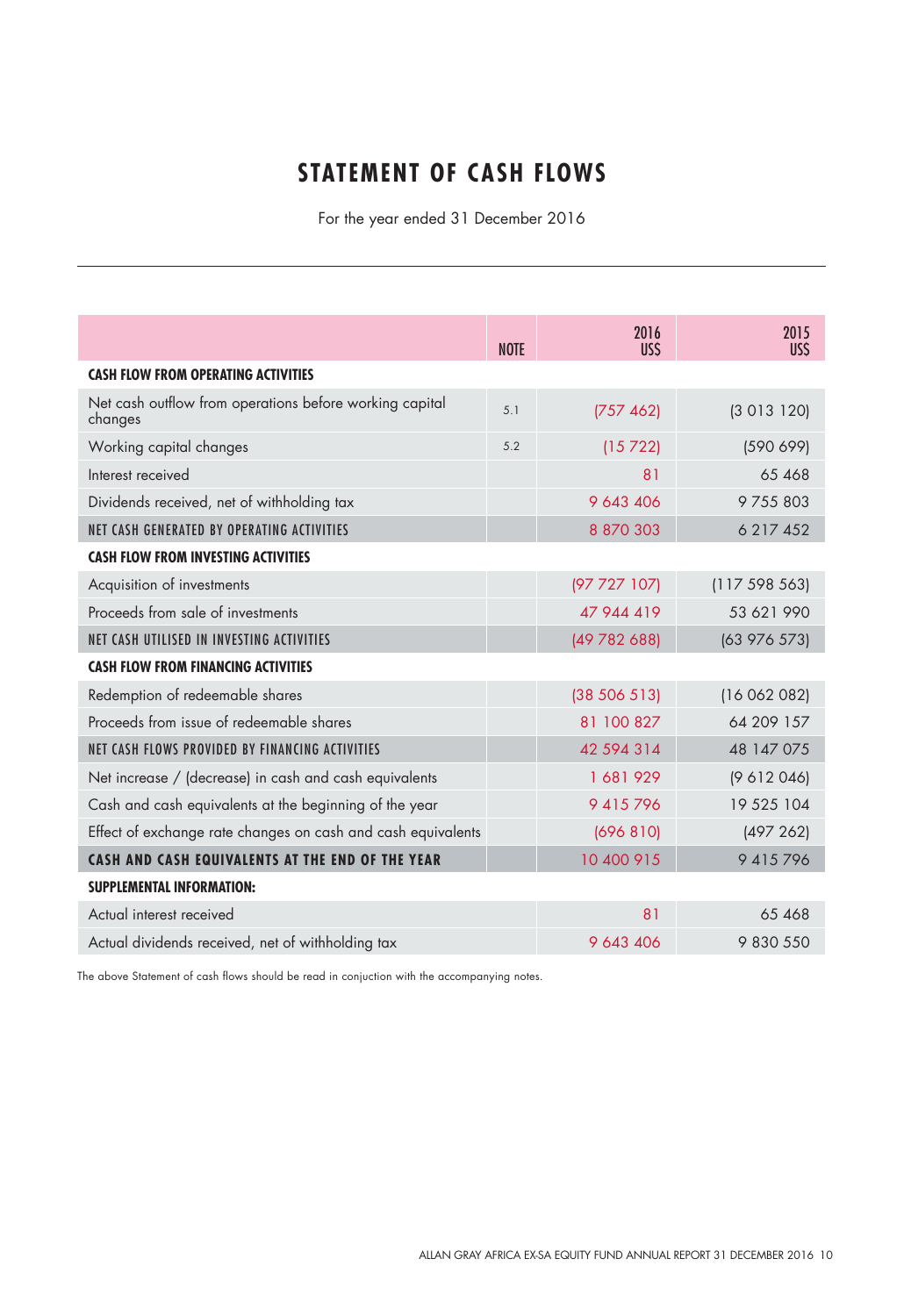### **CORPORATE INFORMATION**

Allan Gray Africa ex-SA Equity Fund Limited (the 'Fund') was incorporated on 31 October 2011 and is a limited liability company of unlimited duration. The Fund was launched to the public on 1 January 2012 and is a Bermuda exempted Mutual Fund Company. The investment manager of the Fund is Allan Gray International Proprietary Limited (the 'Investment Manager'). Allan Gray Proprietary Limited is the Investment Advisor to the Fund.

The financial statements of the Fund were authorised for issue by the board of directors on 15 March 2017.

### **1. ACCOUNTING STANDARDS AND POLICIES**

# **1.1 BASIS OF PREPARATION**

The financial statements have been prepared on a going concern basis, using the historical cost basis, except for financial instruments that have been measured at either fair value or amortised cost, in accordance with International Financial Reporting Standards ('IFRS'). These financial statements are presented in US dollars, being the functional currency of the Fund.

### **1.2 IFRS**

The Fund has adopted all new and revised standards, interpretations and amendments issued by the International Accounting Standards Board (the 'IASB') and the IFRS Interpretations Committee of the IASB that are relevant to its operations and effective for the annual accounting period ended 31 December 2016.

The significant accounting policies adopted in the preparation of the financial statements are set out on the following page and are in accordance with and comply with IFRS.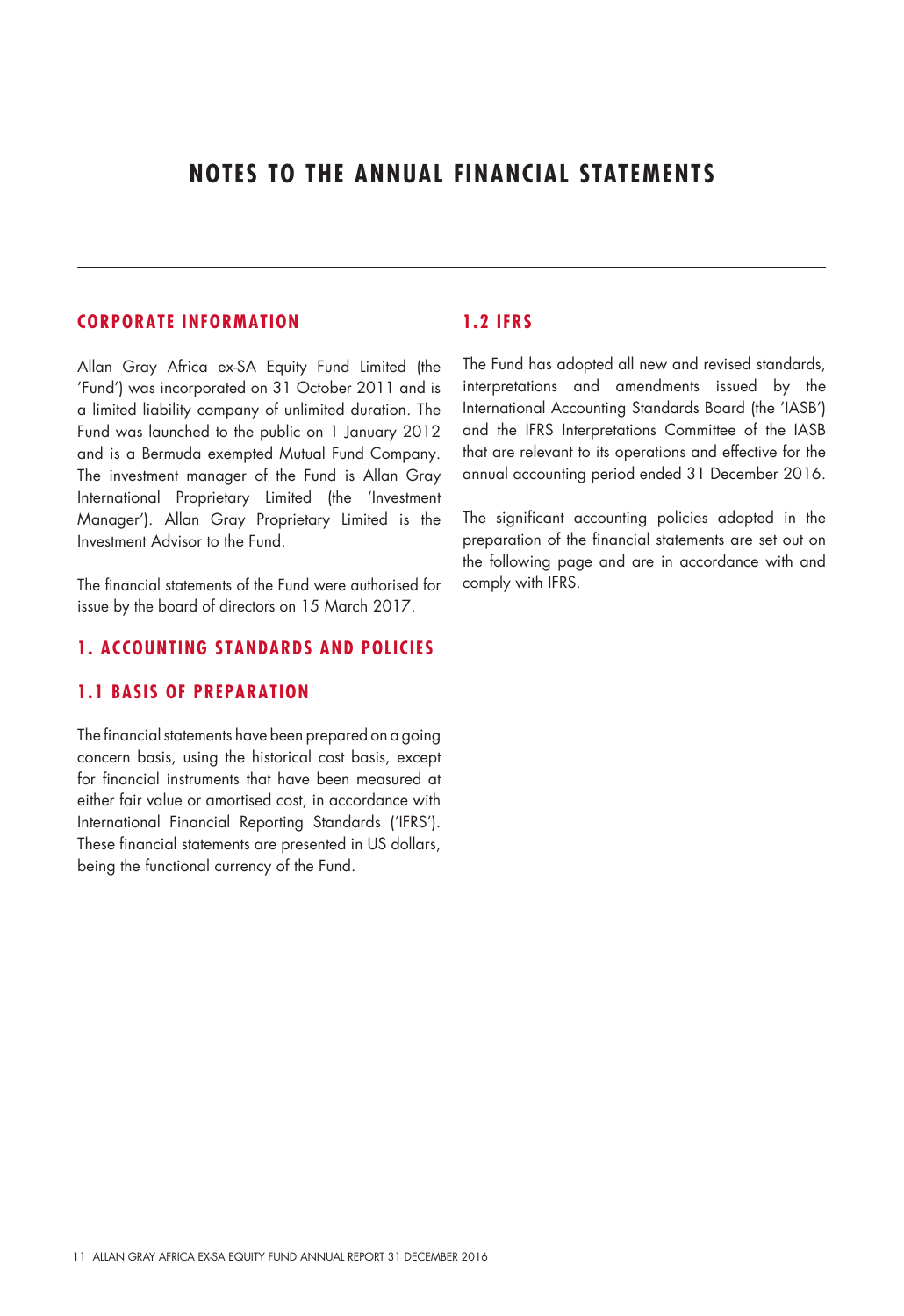The following new, revised and amended IFRS standards, interpretations and amendments applicable to the Fund were adopted during the year:

|       | <b>STANDARDS</b>                                             | EFFECTIVE DATE:<br><b>YEARS BEGINNING</b><br>ON/AFTER | <b>IMPACT</b>      |
|-------|--------------------------------------------------------------|-------------------------------------------------------|--------------------|
| IAS 1 | Presentation of Financial Statements (Disclosure initiative) | 1 January 2016                                        | No material impact |

The following new or revised IFRS standards, interpretations and amendments applicable to the Fund have been issued but are not yet effective:

|                  | <b>STANDARDS</b>                                | EFFECTIVE DATE:<br><b>YEARS BEGINNING</b><br>ON/AFTER | IMPACT             |
|------------------|-------------------------------------------------|-------------------------------------------------------|--------------------|
| IAS <sub>7</sub> | Statement of Cash Flows (Disclosure initiative) | 1 January 2017                                        | No material impact |
| <b>IFRS 7</b>    | Financial Instruments: Disclosures (Amendment)  | 1 January 2018                                        | No material impact |
| <b>IFRS 9</b>    | <b>Financial Instruments</b>                    | 1 January 2018                                        | No material impact |
| IFRS 15          | Revenue from Contracts with Customers           | 1 January 2018                                        | No material impact |

A number of other changes, that are effective for accounting periods ended after 31 December 2016, have been issued by the IASB and IFRS Interpretations Committee. However, these are not considered relevant to the Fund's operations.

# **1.3 ACCOUNTING POLICIES**

The Fund has identified the accounting policies that are most significant to its business operations and the understanding of its results. These accounting policies are set out below and have been consistently applied.

## **1.3.1 NET INVESTMENT INCOME**

Net investment income comprises interest income, dividend income, other income and realised and unrealised gains and losses on investments.

### INTEREST INCOME

Interest is recognised in the Statement of comprehensive income using the effective interest method.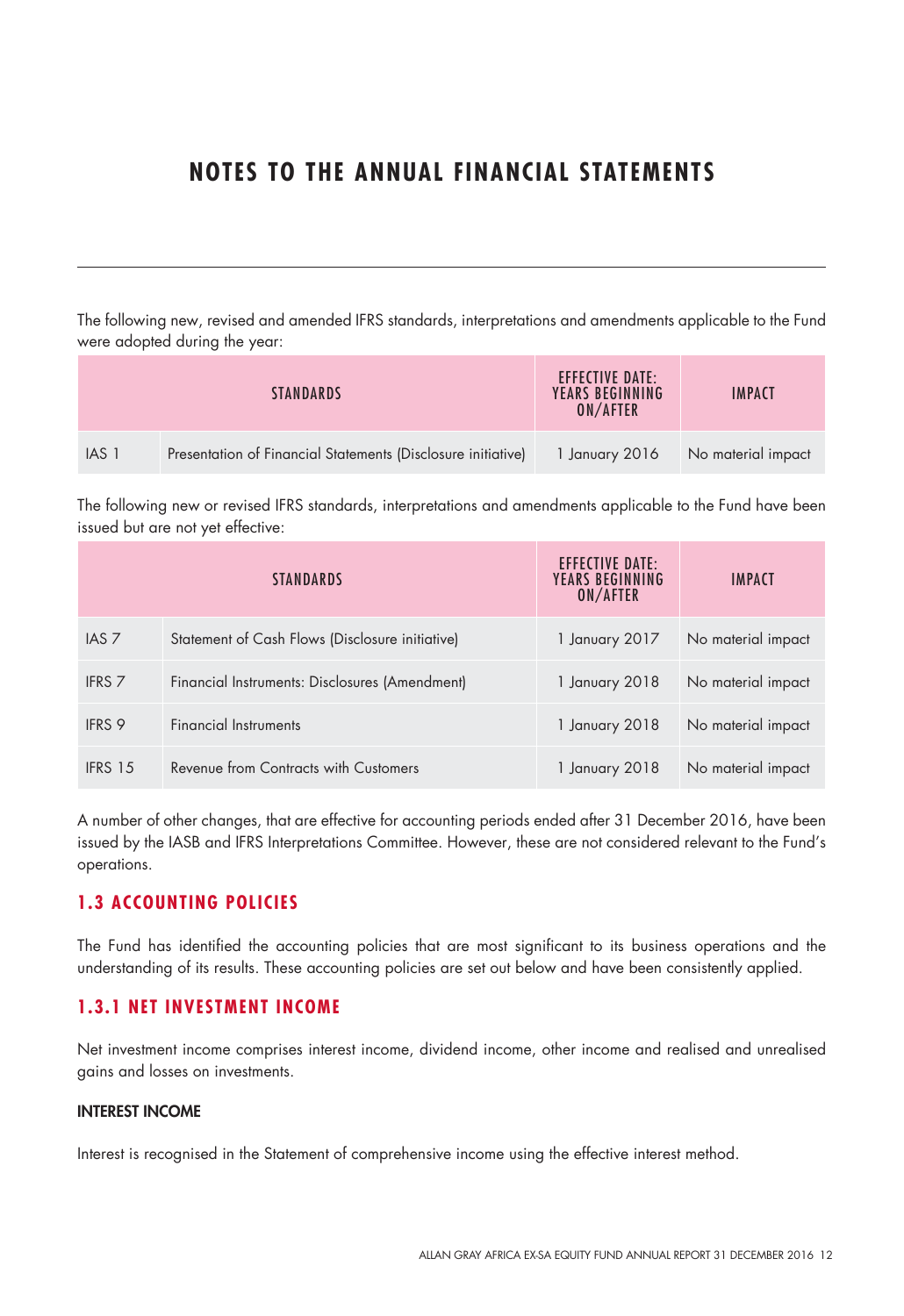#### DIVIDEND INCOME

Dividends are recognised when the last date to register for the dividend has passed. Dividend income is presented gross of any non-recoverable withholding taxes, which are disclosed separately in the Statement of comprehensive income.

#### OTHER INCOME

Investors are charged 1% when subscribing for Fund shares. Investors may be charged 1% when redeeming Fund shares in the case of significant redemptions. These charges are paid into the Fund to offset the costs associated with the transactions that are borne by the Fund. The Investment Manager may waive these charges if transactions substantially offset one another.

#### INVESTMENT GAINS AND LOSSES

Changes in the fair value of financial assets held at fair value through profit or loss, and gains or losses made on the disposal of these financial assets, calculated using the average cost method, are recognised in profit or loss.

# **1.3.2 ANNUAL MANAGEMENT FEE**

The management fee consists of a fixed fee and a performance fee component. The fixed fee is charged at a rate of 1% per year. The performance fee is 20% of the extent to which the Fund outperforms the benchmark, after the fixed fee is deducted and subject to the Fund exceeding the 'high watermark'. The high watermark is the maximum ratio the Fund's net asset value per share, including distributions, has achieved relative to the benchmark since the Fund's inception.

The Investment Manager's Board has resolved to waive the fixed fee component of 1% per year with effect from 16 September 2016. This will be effective until the high watermark has been achieved or an alternative fee structure has been implemented.

## **1.3.3 EXPENSES**

All expenses are recognised on an accrual basis in profit or loss.

## **1.3.4 DISTRIBUTIONS TO HOLDERS OF REDEEMABLE SHARES**

Distributions from the Fund will be automatically reinvested in additional redeemable shares unless a holder of redeemable shares requests in writing that any dividends be paid to them.

All unclaimed dividends may be invested or otherwise made use of by the directors for the benefit of the Fund until claimed. No dividend shall bear interest against the Fund. An entitlement shall lapse in favour of the Fund if not claimed within 12 years after the accrual of such entitlement.

Distributions to holders of redeemable shares are recognised in the Statement of comprehensive income as finance costs.

### **1.3.5 TAXATION**

There is no income tax, corporation tax, profits tax, withholding tax, capital gains tax, capital transfer tax, estate or stamp duty or inheritance tax in Bermuda payable by the Fund or its Members in respect of shares in the Fund. The government of Bermuda has undertaken that in the event that any income, profit, capital, capital gains, estate or inheritance taxes are levied in Bermuda in the future, the Fund and its shares will be exempt from such taxes until 31 March 2035.

Income and capital gains on the Fund's investments, however, may be subject to taxes in certain countries.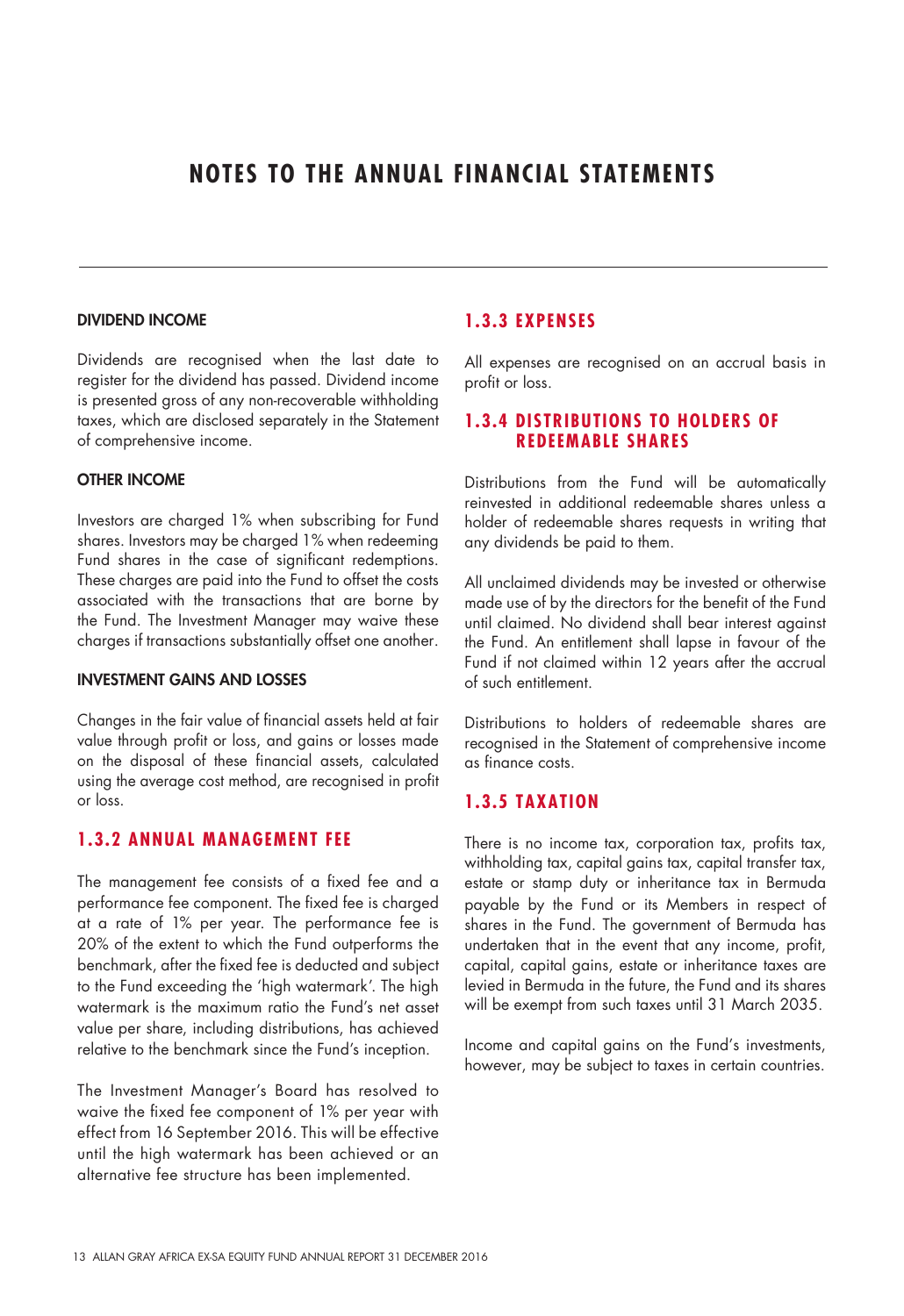## **1.3.6 FINANCIAL INSTRUMENTS: FINANCIAL ASSETS AND LIABILITIES**

### **CLASSIFICATION**

The Fund classifies its investment in equity instruments, related derivatives and money market instruments as financial assets at fair value through profit or loss.

#### FINANCIAL ASSETS AT FAIR VALUE THROUGH PROFIT OR LOSS

The Fund's investments in equity instruments are designated upon initial recognition on the basis that they are part of a group of financial assets that are managed and have their performance evaluated on a fair value basis, in accordance with risk management and investment strategies of the Fund, as set out in the Fund's offering document. Derivatives are categorised as held for trading and are not designated as effective hedging instruments in terms of IAS 39. When a derivative financial instrument is not designated in a hedge relationship that qualifies for hedge accounting, all changes in its fair value are recognised immediately in profit or loss.

#### LOANS AND RECEIVABLES

Loans and receivables are non-derivative financial assets with fixed or determinable payments that are not quoted in an active market. Loans and receivables comprise cash and cash equivalents and trade and other receivables, which include dividend receivable and amounts due from brokers, which are short term in nature.

#### FINANCIAL LIABILITIES AT AMORTISED COST

The Fund classifies its trade and other payables and distribution payable as financial liabilities at amortised cost, which is measured at amortised cost. Trade and other payables include accrued expenses and amounts due to brokers, which are short term in nature. Amortised cost approximates fair value due to the short term nature of the financial liabilities.

### RECOGNITION AND MEASUREMENT

A 'regular way' contract is one that requires the delivery of an asset within the time frame established, generally by regulation or convention within the marketplace concerned. Regular way purchases and sales of financial assets are recognised using trade date accounting. Trade date accounting refers to (a) the recognition of an asset to be received and the liability to pay for it on the trade date, and (b) derecognition of an asset that is sold, recognition of any gain or loss on disposal and the recognition of a receivable from the buyer for payment on the trade date. The trade date is the date that an entity commits itself to purchase or to sell an asset.

Financial instruments are recognised on the trade date at fair value, plus, in the case of assets not at fair value through profit or loss, directly attributable transaction costs. The Fund determines the classification of its financial instruments on initial recognition, when the Fund becomes a party to the contract governing the instrument.

### FINANCIAL ASSETS AT FAIR VALUE THROUGH PROFIT OR LOSS

Financial assets designated as at fair value through profit or loss are measured at fair value. Subsequent to initial recognition, investments at fair value through profit or loss are marked to market on a daily basis with changes in fair value taken through profit or loss as gains and losses. Attributable transaction costs are recognised in profit or loss as incurred.

### LOANS AND RECEIVABLES AND FINANCIAL LIABILITIES AT AMORTISED COST

Loans and receivables and financial liabilities at amortised cost are measured initially at fair value plus any directly attributable transaction costs. Subsequent to initial recognition, loans and receivables and financial liabilities at amortised cost are measured at amortised cost using the effective interest method, less any impairment losses. Amortised cost approximates fair value due to the short term nature of loans and receivables and financial liabilities.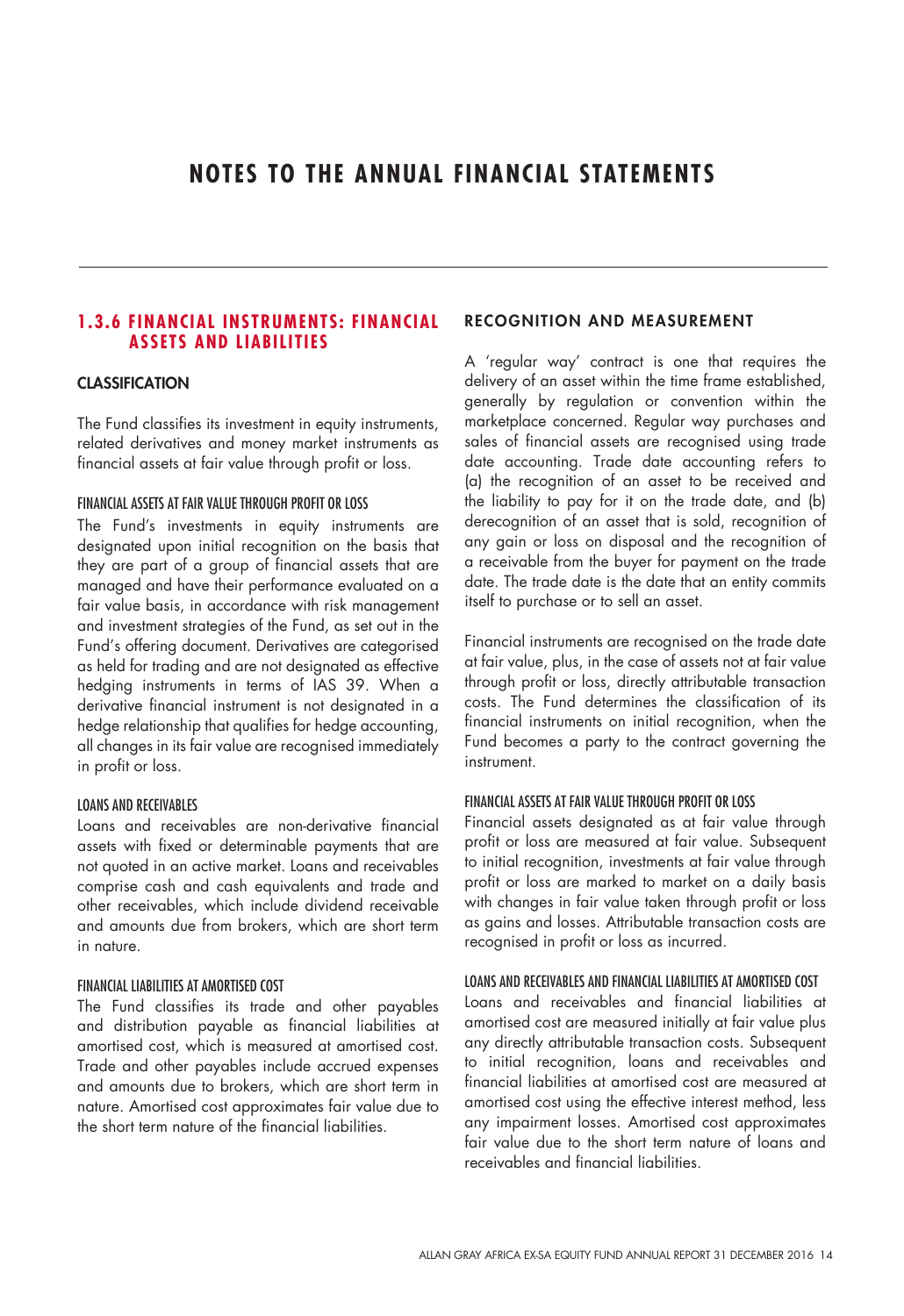Gains and losses are recognised in profit or loss when loans and receivables and financial liabilities at amortised cost are derecognised or impaired, and through the amortisation process.

#### DERECOGNITION OF FINANCIAL ASSETS AND LIABILITIES

A financial asset is derecognised where:

- The rights to receive cash flows from the asset have expired, or
- The Fund has transferred its rights to receive cash flows from the asset, or
- The Fund has assumed an obligation to pay the received cash flows in full without material delay to a third party under a 'pass-through' arrangement. Either (a) the Fund has transferred substantially all the risks and rewards of the asset, or (b) the Fund has neither transferred nor retained substantially all the risks and rewards of the asset, but has transferred control of the asset.

A financial liability is derecognised when the obligation under the liability is discharged, cancelled or expires. Where an existing financial liability is replaced by another from the same lender on substantially different terms, or the terms of an existing liability are substantially modified, such an exchange or modification is treated as a derecognition of the original liability and the recognition of a new liability, and the difference in the respective carrying amounts is recognised in profit or loss.

### DETERMINATION OF FAIR VALUE

Financial instruments carried at fair value are valued based on a quoted price in an active market. For all other financial instruments not traded in an active market, the fair value is determined by using appropriate valuation techniques.

An analysis of fair values of financial instruments and further details as to how they are measured, are provided in note 6.

#### OFFSETTING FINANCIAL INSTRUMENTS

A financial asset and a financial liability are offset, and the net amount presented in the Statement of financial position, only when the Fund currently has a legally enforceable right to set off the recognised amounts and intends either to settle on a net basis, or to realise the asset and settle the liability simultaneously.

Income and expense items are only offset to the extent that their related instruments have been offset in the Statement of financial position.

## **1.3.7 CASH AND CASH EQUIVALENTS**

Cash and cash equivalents are short-term highly liquid investments that are readily convertible to known amounts of cash, and are subject to insignificant risk of changes in value. Balances held for the purposes of meeting short-term cash commitments, rather than for investment or other purposes, are current assets and disclosed separately on the face of the Statement of financial position.

Subsequent to initial recognition, cash and cash equivalents, accounts receivable and accounts payable are measured at amortised cost using the effective interest rate method.

## **1.3.8 AMOUNTS DUE FROM AND DUE TO BROKERS**

Amounts due from and to brokers represent receivables for securities sold and payables for securities purchased (in a regular way transaction) that have been contracted for but not yet settled or delivered on the Statement of financial position date. These are included in trade and other receivables, and in trade and other payables, respectively.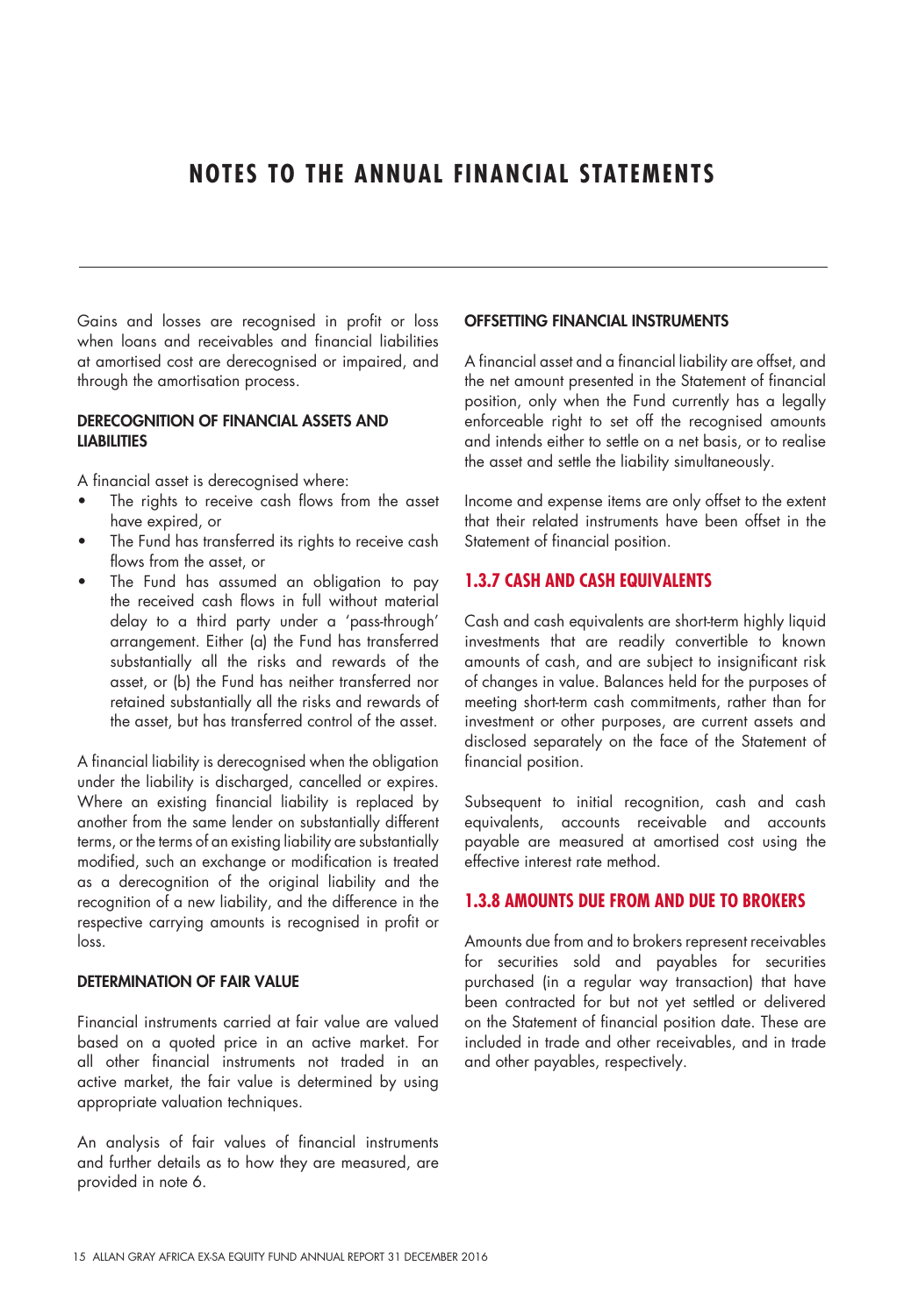These amounts are recognised initially at fair value and subsequently measured at amortised cost using the effective interest method, less provision for impairment for amounts due from brokers. Amortised cost approximates fair value due to the short term nature of amounts due from and to brokers. A provision for impairment of amounts due from brokers is established when there is objective evidence that the Fund will not be able to collect all amounts due from the relevant broker.

## **1.3.9 FOREIGN CURRENCIES**

The Fund's functional currency is the US dollar, which is the currency in which the performance of the Fund is evaluated and its liquidity is managed. Foreign currency items are recorded at the exchange rate ruling on the transaction date.

Monetary assets and liabilities denominated in foreign currencies are translated to US dollars at rates of exchange ruling at the Statement of financial position date or when settled. Gains and losses arising from the translation of these monetary assets and liabilities are recognised in profit or loss.

Realised and unrealised foreign currency gains or losses on investments measured at fair value through profit or loss are included in the Statement of comprehensive income in realised gains or losses on disposal of investments and unrealised losses on investments, respectively. Realised and unrealised foreign currency gains or losses on all other financial instruments denominated in foreign currencies are included in the Statement of comprehensive income in Foreign exchange losses.

## **1.3.10 NET ASSETS ATTRIBUTABLE TO HOLDERS OF REDEEMABLE SHARES**

Shares issued by the Fund are classified as financial liabilities and disclosed as net assets attributable holders of redeemable shares. The value of net assets attributable to holders is what is commonly known as the capital value of the Fund. This financial liability (as defined by IAS 32) represents the holders' right to a residual interest in the Fund's net assets.

## **1.3.11 CRITICAL JUDGEMENT IN APPLYING THE FUND'S ACCOUNTING POLICIES**

The preparation of the Fund's financial statements requires the Investment Manager to make judgements, estimates and assumptions that affect the amounts recognised in the financial statements. However, uncertainty about these assumptions and estimates could result in outcomes that could require a material adjustment to the carrying amount of the asset or liability affected in the future.

When the fair value of financial assets and liabilities recorded in the Statement of financial position cannot be derived from active markets, they are determined using a variety of valuation techniques. Refer to note 6.2.

# **1.3.12 EVENTS SUBSEQUENT TO YEAR-END**

There were no significant events subsequent to year-end.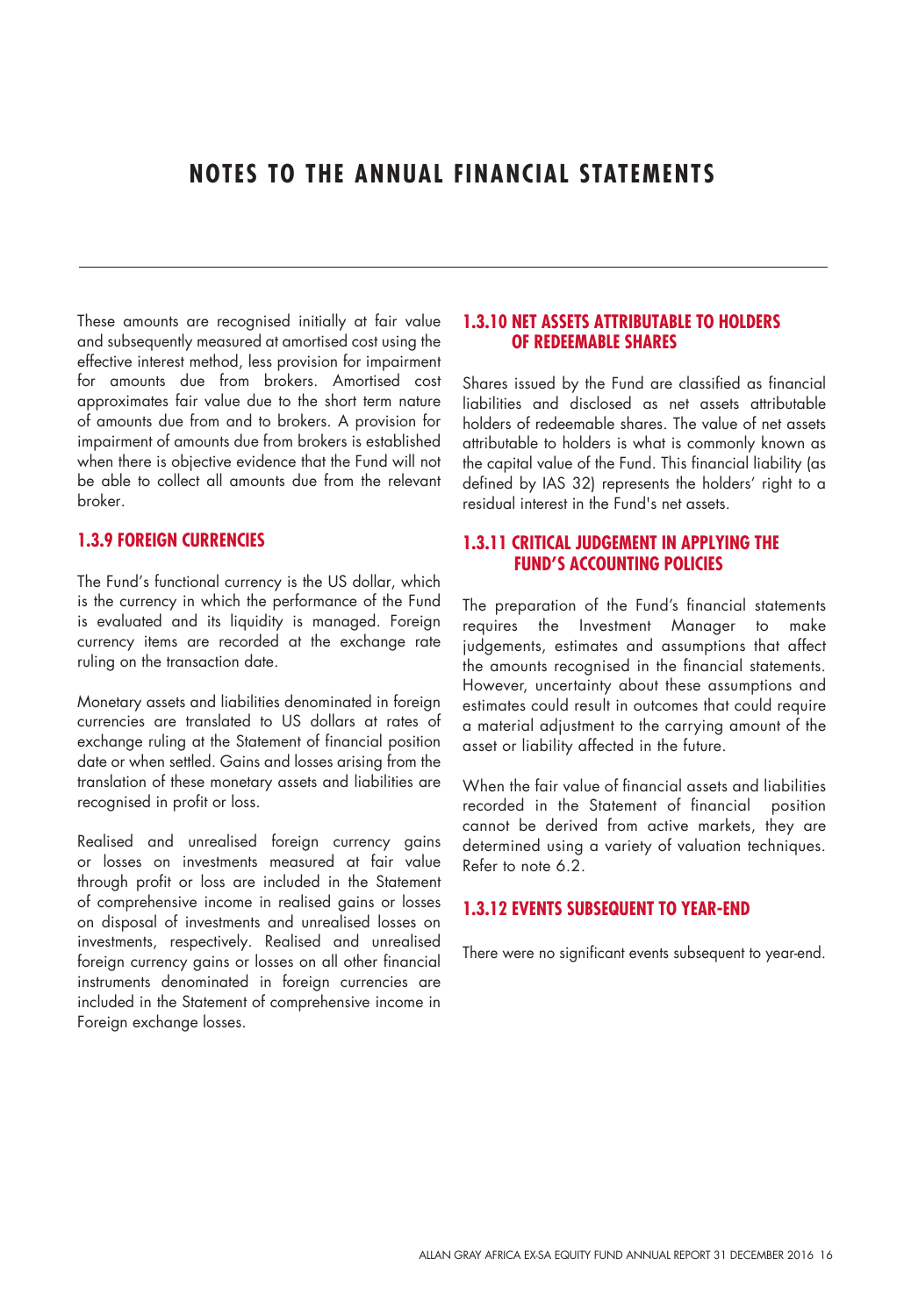|                                                          | 2016        | 2015        |
|----------------------------------------------------------|-------------|-------------|
|                                                          | <b>USS</b>  | <b>USS</b>  |
| 2. FINANCIAL ASSETS AT FAIR VALUE THROUGH PROFIT OR LOSS |             |             |
| Foreign equities                                         | 220 089 808 | 189 936 611 |
| <b>TOTAL</b>                                             | 220 089 808 | 189 936 611 |
| <b>3. CASH AND CASH EQUIVALENTS</b>                      |             |             |
| Cash with foreign banks                                  | 10 400 915  | 9415796     |
| <b>TOTAL</b>                                             | 10 400 915  | 9415796     |
| <b>4. TRADE AND OTHER PAYABLES</b>                       |             |             |
| Management fees                                          |             | 77 611      |
| Other expenses                                           | 113 344     | 51 455      |
| <b>TOTAL</b>                                             | 113 344     | 129 066     |
|                                                          |             |             |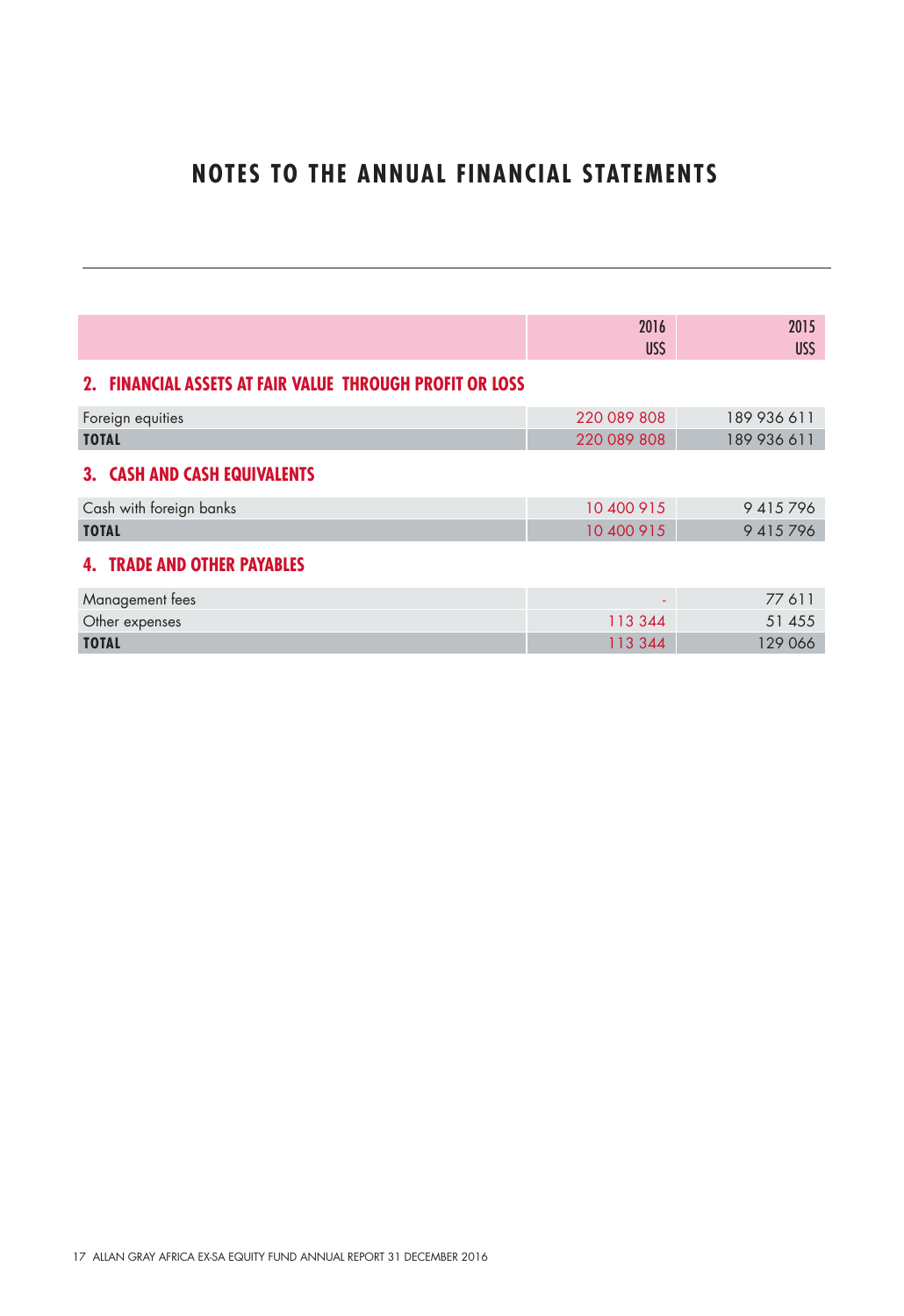|                                                                     | 2016          | 2015         |
|---------------------------------------------------------------------|---------------|--------------|
|                                                                     | <b>USS</b>    | <b>USS</b>   |
| 5. NOTES TO THE STATEMENTS OF CASH FLOWS                            |               |              |
| 5.1 NET CASH OUTFLOW FROM OPERATIONS BEFORE WORKING CAPITAL CHANGES |               |              |
| Total comprehensive loss for the year                               | (20326240)    | (91 072 930) |
| Adjustments:                                                        |               |              |
| Realised losses on disposal of investments                          | 2 876 502     | 6 491 403    |
| Unrealised losses on investments                                    | 16752991      | 84 115 516   |
| Foreign exchange losses                                             | 696810        | 497 262      |
| Interest income                                                     | (81)          | (65, 468)    |
| Dividend income, net of withholding tax                             | (9 643 406)   | (9755803)    |
| Finance cost - distribution to holders of redeemable shares         | 8 8 8 5 9 6 2 | 6776900      |
| <b>TOTAL</b>                                                        | (757 462)     | (3013120)    |
| <b>5.2 WORKING CAPITAL CHANGES</b>                                  |               |              |
| Decrease in trade and other receivables                             |               | 74747        |
| Decrease in trade and other payables                                | (15722)       | (665 446)    |
| <b>TOTAL</b>                                                        | (15 722)      | (590 699)    |

# **6. FINANCIAL INSTRUMENTS**

Details of the significant accounting policies and methods adopted, including the criteria for recognition, the basis of measurement and the basis on which income and expenses are recognised, in respect of each class of financial asset and financial liability are disclosed in note 1 to the financial statements.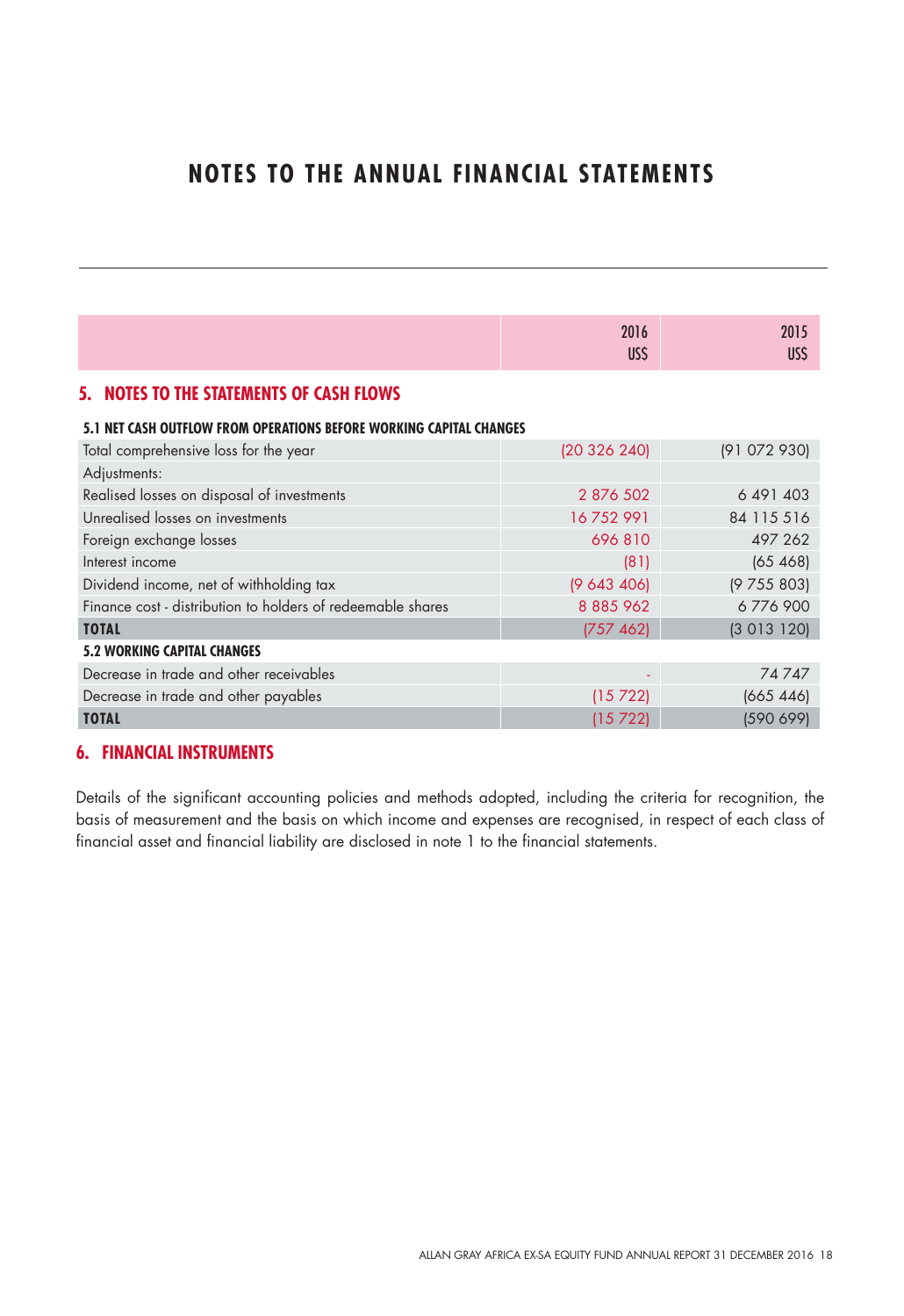# **CATEGORISATION OF FINANCIAL INSTRUMENTS AT 31 DECEMBER 2016**

|                                                          | <b>LOANS AND</b><br><b>RECEIVABLES</b><br><b>USS</b> | <b>FINANCIAL ASSETS</b><br><b>MEASURED AT FAIR</b><br><b>VALUE</b><br><b>USS</b> | <b>FINANCIAL</b><br><b>LIABILITIES</b><br><b>MEASURED AT</b><br>AMORTISED COST<br><b>USS</b> | <b>TOTAL</b><br>US\$ |
|----------------------------------------------------------|------------------------------------------------------|----------------------------------------------------------------------------------|----------------------------------------------------------------------------------------------|----------------------|
| <b>ASSETS</b>                                            |                                                      |                                                                                  |                                                                                              |                      |
| Financial assets at fair value through<br>profit or loss |                                                      | 220 089 808                                                                      |                                                                                              | 220 089 808          |
| Cash and cash equivalents                                | 10 400 915                                           |                                                                                  |                                                                                              | 10 400 915           |
| <b>TOTAL ASSETS</b>                                      | 10 400 915                                           | 220 089 808                                                                      |                                                                                              | 230 490 723          |
| <b>LIABILITIES</b>                                       |                                                      |                                                                                  |                                                                                              |                      |
| Trade and other payables                                 |                                                      |                                                                                  | 113 344                                                                                      | 113 344              |
| Distribution payable                                     |                                                      |                                                                                  | 8 8 8 5 9 6 2                                                                                | 8 8 8 5 9 6 2        |
| TOTAL LIABILITIES                                        | ٠                                                    |                                                                                  | 8 999 306                                                                                    | 8 999 306            |

# **CATEGORISATION OF FINANCIAL INSTRUMENTS AT 31 DECEMBER 2015**

|                                                          | <b>LOANS AND</b><br><b>RECEIVABLES</b><br>US\$ | <b>FINANCIAL ASSETS</b><br><b>MEASURED AT FAIR</b><br><b>VALUE</b><br>US\$ | <b>FINANCIAL</b><br><b>LIABILITIES</b><br><b>MEASURED AT</b><br>AMORTISED COST<br><b>USS</b> | <b>TOTAL</b><br>US\$ |
|----------------------------------------------------------|------------------------------------------------|----------------------------------------------------------------------------|----------------------------------------------------------------------------------------------|----------------------|
| <b>ASSETS</b>                                            |                                                |                                                                            |                                                                                              |                      |
| Financial assets at fair value through<br>profit or loss |                                                | 189 936 611                                                                |                                                                                              | 189 936 611          |
| Cash and cash equivalents                                | 9415796                                        | $\overline{\phantom{a}}$                                                   |                                                                                              | 9415796              |
| Trade and other receivables                              |                                                | $\overline{\phantom{a}}$                                                   |                                                                                              |                      |
| <b>TOTAL ASSETS</b>                                      | 9 415 796                                      | 189 936 611                                                                |                                                                                              | 199 352 407          |
| <b>LIABILITIES</b>                                       |                                                |                                                                            |                                                                                              |                      |
| Trade and other payables                                 | $\overline{\phantom{a}}$                       |                                                                            | 129 066                                                                                      | 129 066              |
| Distribution payable                                     | ٠                                              | $\overline{\phantom{a}}$                                                   | 6776900                                                                                      | 6776900              |
| TOTAL LIABILITIES                                        | ۰                                              | ٠                                                                          | 6 905 966                                                                                    | 6 905 966            |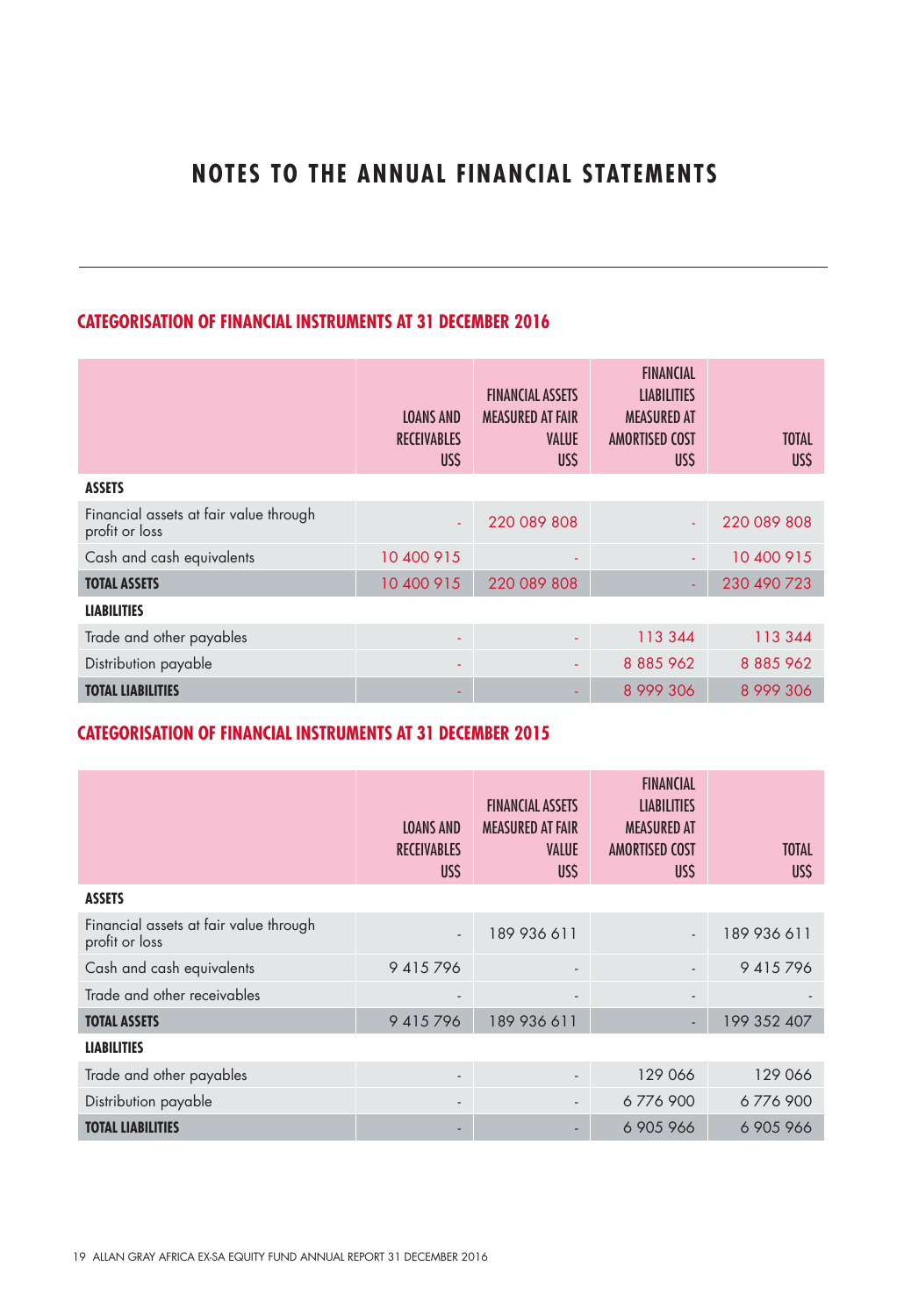## **6.1 FINANCIAL RISK MANAGEMENT POLICIES AND OBJECTIVES**

The Fund's investment portfolio may comprise equities, equity-linked securities, interest-bearing non-equity linked securities and cash and cash equivalents. The Fund may invest in listed and unlisted securities and these securities may be denominated in local or foreign currency. The Fund invests in a focused portfolio of assets that are selected for their perceived superior fundamental value and expected risk and return profile. The Fund seeks to take advantage of opportunities that arise and may invest a substantial portion of the assets in a single country or region rather than a diversified portfolio of assets with exposure to a basket of African countries. The Fund defines 'African Securities' as equities in companies with significant business interests in Africa (excluding South Africa), regardless of the location of the stock exchange listing.

#### MARKET RISK

The Fund's investing activities expose holders of Fund shares to various types of risk that are associated with the financial instruments and markets in which the Fund invests. Market risk is defined as the risk that the fair value or future cash flows of a financial instrument will fluctuate because of changes in market prices and includes interest rate, foreign currency and other price risks.

The following table shows the Fund's exposure to price and interest rate risks, split into the different types of financial instruments held by the Fund at 31 December 2016. The analysis only relates to instruments subject to those specific risks.

| <b>EXPOSURE</b>                      | 2016<br><b>USS</b> | 2015<br><b>USS</b> |  |  |
|--------------------------------------|--------------------|--------------------|--|--|
| <b>SUBJECT TO PRICE RISK</b>         |                    |                    |  |  |
| Equities                             | 220 089 808        | 189 936 611        |  |  |
| <b>SUBJECT TO INTEREST RATE RISK</b> |                    |                    |  |  |
| Cash and cash<br>equivalents         | 10 400 915         | 9415796            |  |  |

## PRICE RISK

Price risk is the risk that the fair value or future cash flows of a financial instrument will fluctuate because of changes in market prices (other than those arising from interest rate or currency risk), whether the changes are caused by factors specific to the individual financial instrument or its issuer, or factors affecting similar financial instruments traded in the market. Holders of redeemable shares are exposed to changes in the market values of the individual investments underlying the Fund. Exposure to price risk is mainly through listed instruments.

As a result of the nature of the Fund's underlying investments, there will be significant price fluctuations in the pursuit of superior long-term returns, and there will be periods when the equities in the Fund underperform its benchmark and/or generate negative absolute returns. Short-term performance can be volatile and investors are encouraged to focus on longterm returns when evaluating the Fund's performance, as the Investment Manager takes a long-term view when making investment decisions.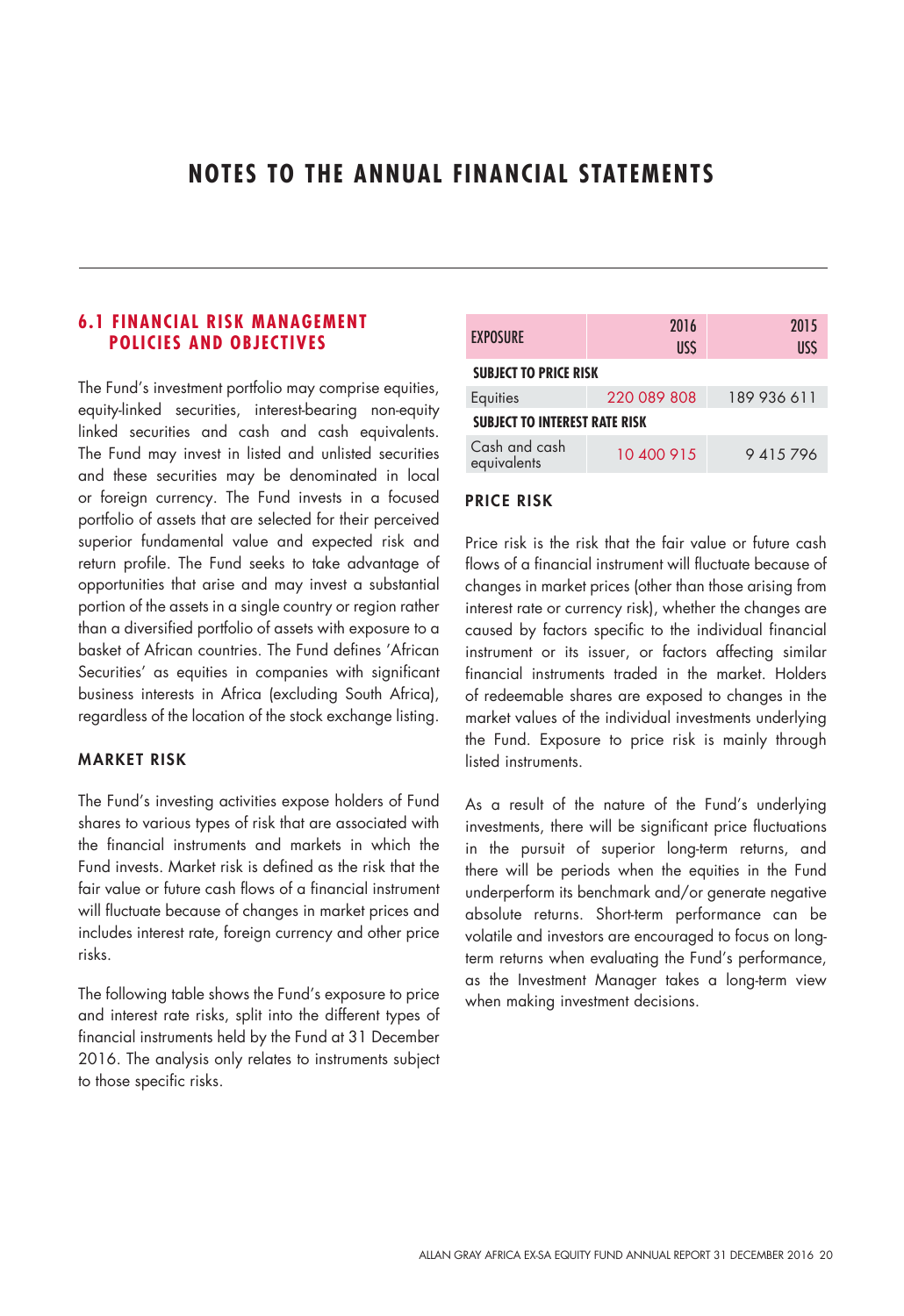The Fund's portfolio is constructed based on proprietary investment research. This research is intended to enable the Fund to be invested in equities which offer superior fundamental value. Whether an equity offers superior fundamental value is determined by comparing the share price with an assessment of the equity's intrinsic value. Price risk is not managed in the Fund. Shares are typically bought when research and analysis indicates that the intrinsic value of the company far exceeds its market price, in anticipation of the price rising to its intrinsic value and it is believed there is a margin of safety. The lower the price of a share when compared to its assessed intrinsic value, the more attractive the equity's fundamental value is considered to be.

There has been no change to the Fund's exposure to price risk or the manner in which it manages and measures the risk. The following analysis indicates the possible impact on net assets attributable to holders of redeemable shares to price risk, until such time as the investments are sold. The table also illustrates the effect of possible changes in fair value of investments for price risk, assuming that all other variables remain constant. The disclosure provides information on the risks to which holders of redeemable shares are exposed and is not indicative of future performance.

|                                                                     | 2016        | 2015          |
|---------------------------------------------------------------------|-------------|---------------|
|                                                                     | <b>USS</b>  | <b>USS</b>    |
| <b>INVESTMENTS SUBJECT TO PRICE RISK</b>                            |             |               |
| <b>EQUITIES</b>                                                     |             |               |
| Effect on net assets attributable to holder of<br>redeemable shares |             |               |
| Gross exposure                                                      | 220 089 808 | 189 936 611   |
| $+5%$                                                               | 11 004 490  | 9 4 9 6 8 3 1 |
| $+10%$                                                              | 22 008 981  | 18 993 661    |
| $+20%$                                                              | 44 017 962  | 37 987 322    |
|                                                                     |             |               |

### CONCENTRATION OF EQUITY PRICE RISK

The following table analyses the Fund's concentration of equity price risk in the Fund's equity portfolio by sector allocation:

| % OF EQUITY SECURITIES | 2016  | 2015  |
|------------------------|-------|-------|
| Financials             | 31.9  | 31.8  |
| Consumer goods         | 24.3  | 25.7  |
| Telecommunications     | 15.6  | 16.7  |
| Oil & gas              | 14.4  | 14.0  |
| <b>Basic materials</b> | 7.6   | 4.2   |
| <b>Utilities</b>       | 3.5   | 3.9   |
| Consumer services      | 2.5   | 2.9   |
| <b>Industrials</b>     | 0.2   | 0.8   |
| <b>TOTAL</b>           | 100.0 | 100.0 |

## INTEREST RATE RISK

Interest rate risk is the risk that the fair value or future cash flows of a financial instrument will fluctuate because of changes in market interest rates. The Fund is exposed to interest rate risk through its exposure to holding cash and cash equivalents. The Investment Manager manages the Fund's exposure to interest rates in accordance with the Fund's investment objectives and policies.

The table below illustrates the effect of reasonably possible changes in prevailing interest rates, with all other variables held constant. The actual results may differ from the sensitivity analysis, and the difference could be material. The disclosure provides information on the risks to which holders of redeemable shares are exposed and is not indicative of future performance.

|                                                                     | 2016       | 2015       |  |  |  |
|---------------------------------------------------------------------|------------|------------|--|--|--|
|                                                                     | <b>USS</b> | <b>USS</b> |  |  |  |
| <b>INVESTMENTS SUBJECT TO INTEREST RATE RISK</b>                    |            |            |  |  |  |
| CASH AND CASH EQUIVALENTS 10 400 915 9 415 796                      |            |            |  |  |  |
| Effect on net assets attributable to holder of<br>redeemable shares |            |            |  |  |  |
| $+0.5%$                                                             | 52 005     | 47 079     |  |  |  |
| $+1.0%$                                                             | 104 009    | 94 158     |  |  |  |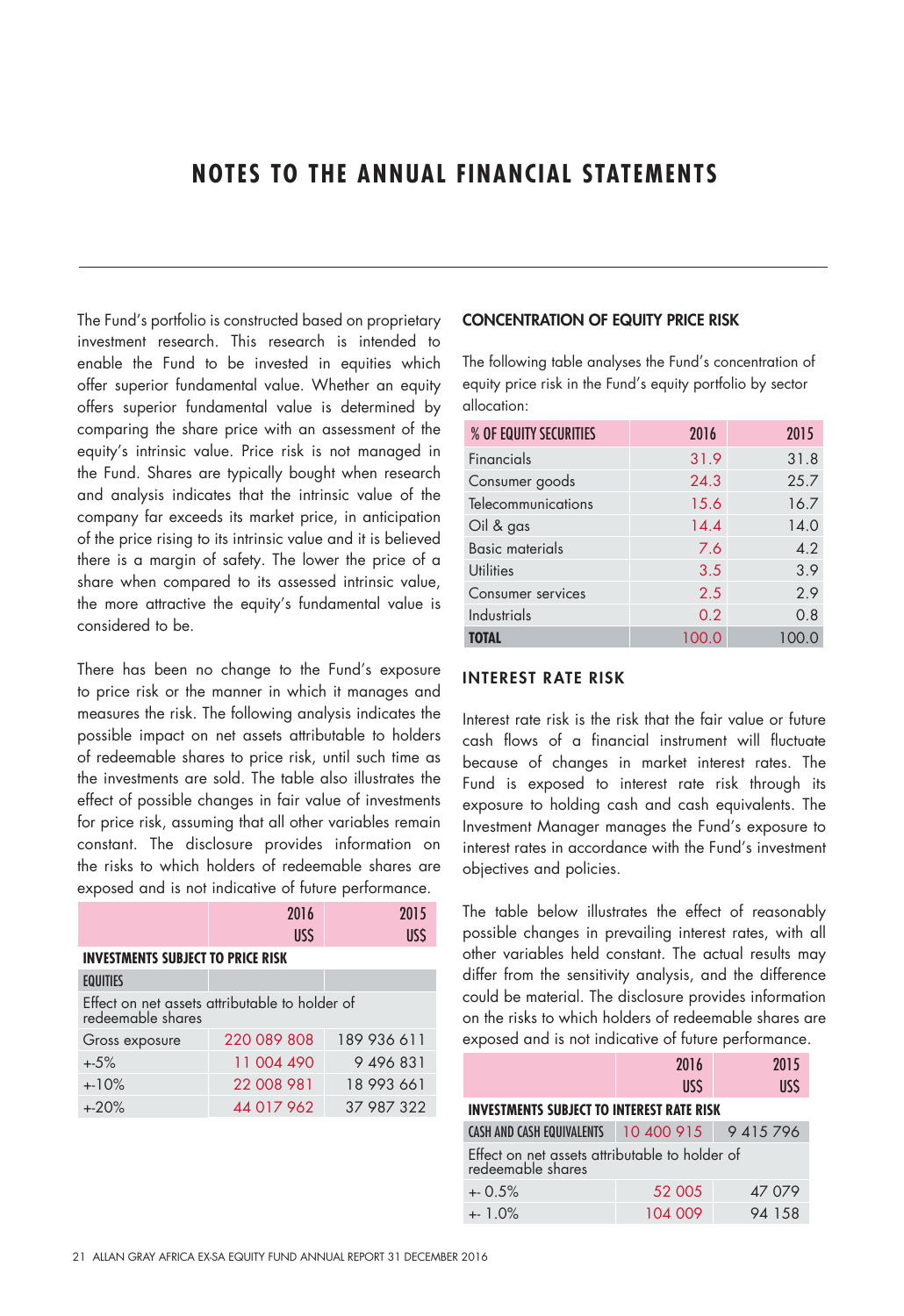### FOREIGN CURRENCY RISK

Currency risk is the risk that the value of a financial instrument will fluctuate due to changes in foreign exchange rates. The Fund undertakes certain transactions denominated in foreign currencies and therefore is exposed to the effects of exchange rate fluctuations.

The following tables indicate the currencies to which

the Fund had exposure at 31 December 2016 and 31 December 2015 on its financial assets and liabilities. A positive number indicates an increase in net assets attributable to holders of redeemable shares where the US dollar weakens against the relevant currency. For a strengthening of the US dollar against the relevant currency, there would be an equal and opposite impact on the net assets attributable to holders of redeemable shares, and the balances below would be negative.

|                    |            |                                                                                          |           | <b>CURRENCY IMPACT</b> |               |
|--------------------|------------|------------------------------------------------------------------------------------------|-----------|------------------------|---------------|
|                    |            |                                                                                          |           | <b>USS</b>             |               |
|                    |            | EFFECT ON NET ASSETS ATTRIBUTABLE TO HOLDERS OF REDEEMABLE SHARES AS AT 31 DECEMBER 2016 |           |                        |               |
| <b>CURRENCY</b>    |            | <b>FINANCIAL ASSET USS</b>                                                               | $-/-5%$   | $-/-10%$               | $-/-20%$      |
| Canadian dollar    | CAD        | 1726949                                                                                  | 86 347    | 172 695                | 345 390       |
| Australian dollar  | <b>AUD</b> | 7 677 032                                                                                | 383 852   | 767 703                | 1 535 406     |
| Euro               | <b>EUR</b> | 9 5 9 7 3 2 1                                                                            | 479 866   | 959732                 | 1919464       |
| British pound      | <b>GBP</b> | 27 586 218                                                                               | 1 379 311 | 2758622                | 5 5 1 7 2 4 4 |
| Egyptian pound     | <b>EGP</b> | 27 977 088                                                                               | 1 398 854 | 2797709                | 5 5 9 5 4 1 8 |
| Kenyan shilling    | <b>KES</b> | 15 389 240                                                                               | 769 462   | 1 538 924              | 3 077 848     |
| Nigerian naira     | <b>NGN</b> | 48 078 393                                                                               | 2 403 920 | 4 807 839              | 9615679       |
| Botswana pula      | <b>BWP</b> | 4 6 6 1                                                                                  | 233       | 466                    | 932           |
| Tanzanian shilling | <b>TZS</b> | 1 360 754                                                                                | 68 038    | 136 075                | 272 151       |
| Ugandan shilling   | <b>UGX</b> | 7 5 28 9 12                                                                              | 376 446   | 752 891                | 1 505 782     |
| Malawian kwacha    | <b>MWK</b> | 3 426 239                                                                                | 171312    | 342 624                | 685 248       |
| Zambian kwacha     | ZMW        | 2 599 999                                                                                | 130 000   | 260 000                | 520 000       |
| Rwandan franc      | <b>RWF</b> | 5 3 5 8 3 2 9                                                                            | 267 916   | 535 833                | 1071666       |
| Ghanaian cedi      | <b>GHS</b> | 32 909                                                                                   | 1645      | 3 2 9 1                | 6 5 8 2       |
| West African franc | <b>XOF</b> | 8 621 479                                                                                | 431 074   | 862 148                | 1724296       |
|                    |            |                                                                                          | 8 348 276 | 16 696 552             | 33 393 106    |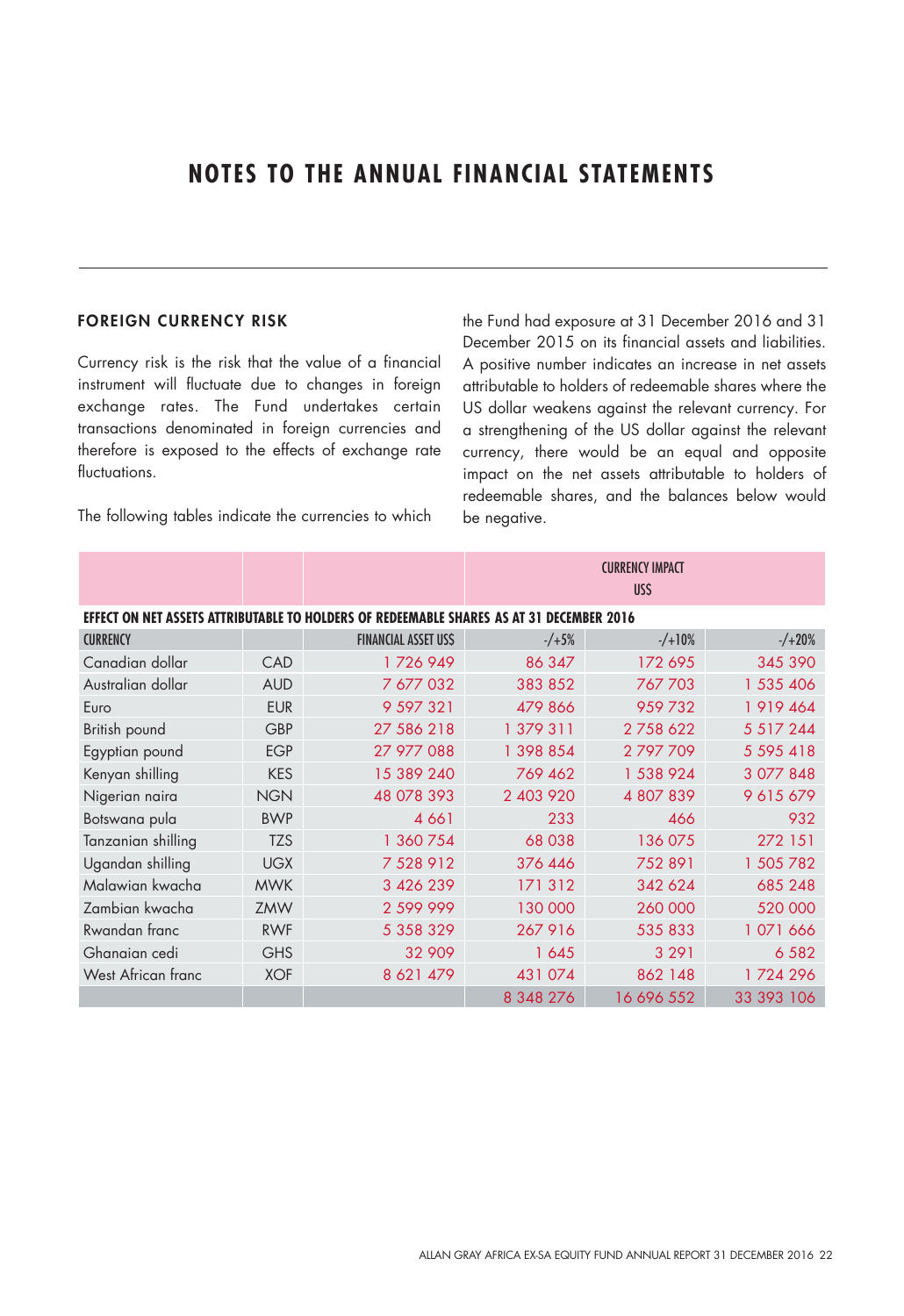|            |                            |               | <b>CURRENCY IMPACT</b><br><b>USS</b> |                                                                                          |
|------------|----------------------------|---------------|--------------------------------------|------------------------------------------------------------------------------------------|
|            |                            |               |                                      |                                                                                          |
|            | <b>FINANCIAL ASSET USS</b> | $-/-5%$       | $-/-10%$                             | $-/-20%$                                                                                 |
| CAD        | 1893762                    | 94 688        | 189 376                              | 378752                                                                                   |
| <b>AUD</b> | 4 631 963                  | 231 598       | 463 196                              | 926 393                                                                                  |
| <b>EUR</b> | 8 3 8 2 3 7 2              | 419 119       | 838 237                              | 1 676 474                                                                                |
| <b>GBP</b> | 15 426 517                 | 771 326       | 1 542 652                            | 3 085 303                                                                                |
| <b>EGP</b> | 32 154 009                 | 1 607 700     | 3 2 1 5 4 0 1                        | 6 430 802                                                                                |
| <b>KES</b> | 10 504 194                 | 525 210       | 1 050 419                            | 2 100 839                                                                                |
| <b>NGN</b> | 45 844 945                 | 2 2 9 2 2 4 7 | 4 5 8 4 4 9 5                        | 9 168 989                                                                                |
| <b>BWP</b> | 4 4 8 8                    | 224           | 449                                  | 898                                                                                      |
| <b>UGX</b> | 7 446 590                  | 372 329       | 744 659                              | 1489318                                                                                  |
| <b>MWK</b> | 3 182 325                  | 159 116       | 318 232                              | 636 465                                                                                  |
| ZMW        | 2 306 250                  | 115 312       | 230 625                              | 461 250                                                                                  |
| <b>RWF</b> | 8 5 2 5 7 1 4              | 426 286       | 852 571                              | 1705 143                                                                                 |
| <b>GHS</b> | 31 182                     | 1 5 5 9       | 3 1 1 8                              | 6236                                                                                     |
| <b>XOF</b> | 9 641 517                  | 482 076       | 964 152                              | 1928303                                                                                  |
|            |                            | 7 498 790     | 14 997 582                           | 29 995 165                                                                               |
|            |                            |               |                                      | EFFECT ON NET ASSETS ATTRIBUTABLE TO HOLDERS OF REDEEMABLE SHARES AS AT 31 DECEMBER 2015 |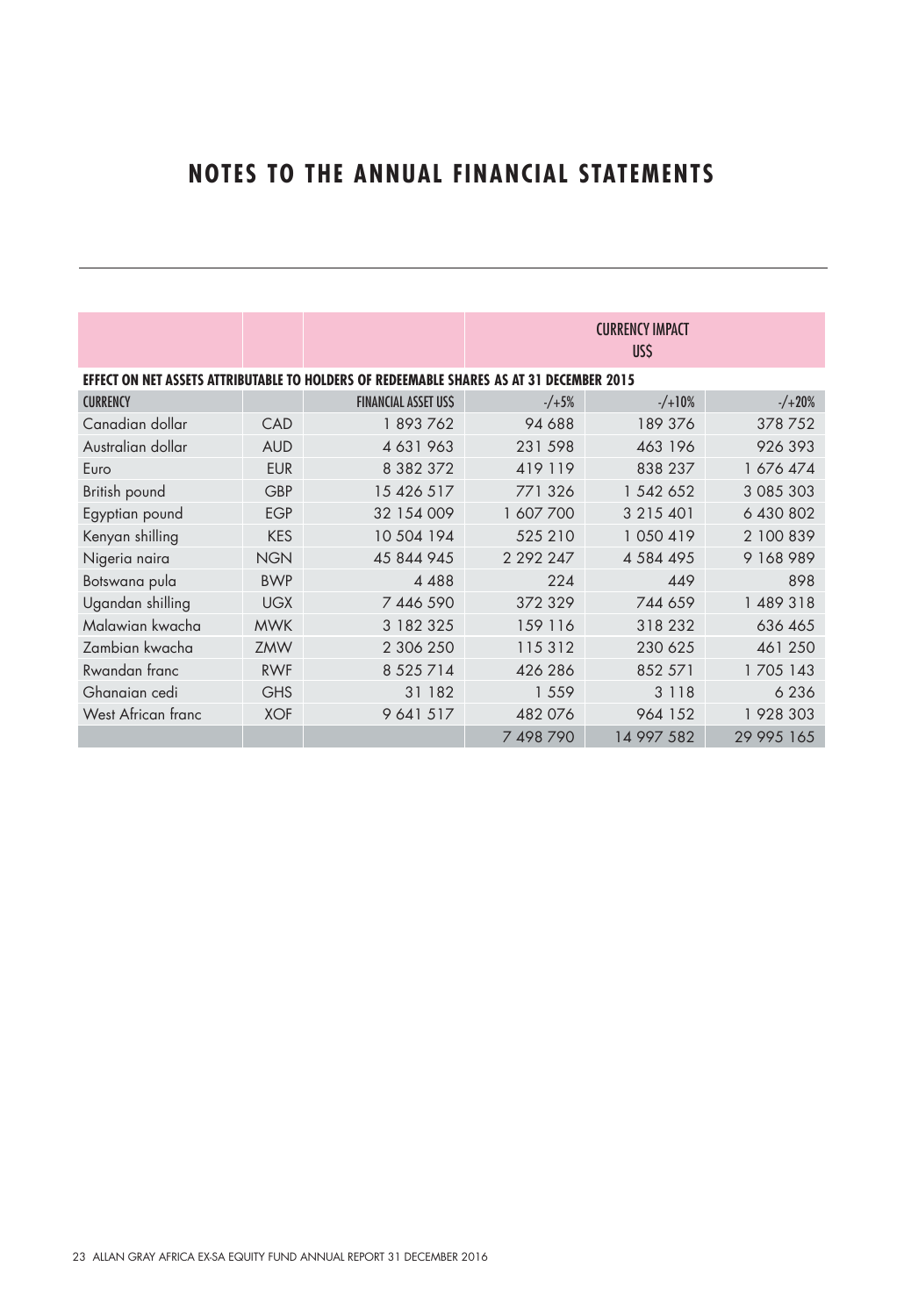### CREDIT RISK

Credit risk refers to the risk that a counterparty will default on its contractual obligations, resulting in financial loss to the Fund.

At year-end, financial assets exposed to credit risk comprised cash accounts. The Investment Manager monitors the creditworthiness of the Fund's counterparties (e.g. brokers, custodians and banks) by reviewing their credit ratings, financial statements and press releases on a regular basis.

The compliance departments of the Administrator and the Investment Manager monitor compliance with applicable regulations and the investment mandate on a daily basis.

The table below provides an analysis of the credit quality of the Fund's cash and cash equivalents at reporting date by rating agency category. The credit quality has been assessed by reference to Fitch credit ratings, and where unavailable, Moody's ratings have been used. Ratings are presented in ascending order of credit risk.

|                      | 2016      | 2015      |
|----------------------|-----------|-----------|
| <b>CREDIT RATING</b> | % OF FUND | % OF FUND |
| $A+$                 | 0.1       | 4.5       |
| A                    | 4.6       |           |
| BBB-                 | ۰         | 0.4       |
|                      | 4 7       | 4 Q       |

Note that the balance (95.3% of the Fund's net assets) (31 December 2015: 95.1% of the Fund's net assets) comprises financial assets at fair value through profit or loss, trade and other receivables, distribution payable and accrued expenses, which have been excluded from the table above.

#### LIQUIDITY RISK

Liquidity risk is the risk that the Fund may not be able to generate sufficient cash resources to settle its obligations in full as they fall due or can only do so on terms that are materially disadvantageous.

The Fund invests in markets that are considered emerging markets. Such markets are generally less mature and developed than those in advanced countries. Liquidity risk management rests with the Investment Manager, which has built an appropriate liquidity risk management framework for the management of the Fund's short-, medium- and longterm funding and liquidity management requirements.

The Fund's redeemable shares are redeemable for cash equal to the proportionate share of the Fund's net asset value per share. The Fund is therefore potentially exposed to weekly redemptions by the holders of redeemable shares.

The Fund may not borrow other than to meet redemptions. Such borrowing is limited to 10% of the Fund's net asset value and must be repaid as soon as practically possible. The Investment Manager's compliance department monitors compliance with the applicable requirements.

Where total members' redemptions on any dealing day are more than US\$5 000 000 of the total net asset value of the Fund or 2.5% of the total number of issued shares (whichever is less), the Investment Manager may, at its discretion, redeem only 2.5% of the total number of issued shares of the Fund or US\$5 000 000 of the total net asset value of the Fund (whichever is less), on a pro rata basis among the members, per dealing day. If any redemptions requests are not satisfied in full, the balance thereof will be carried forward to the following dealing day, subject to the same 2.5% restriction. Members whose redemptions have been carried forward to the following dealing day shall have preference over subsequent redemption requests received from members. The Investment Manager retains the right to distribute all or part of the redemption proceeds in specie (in kind).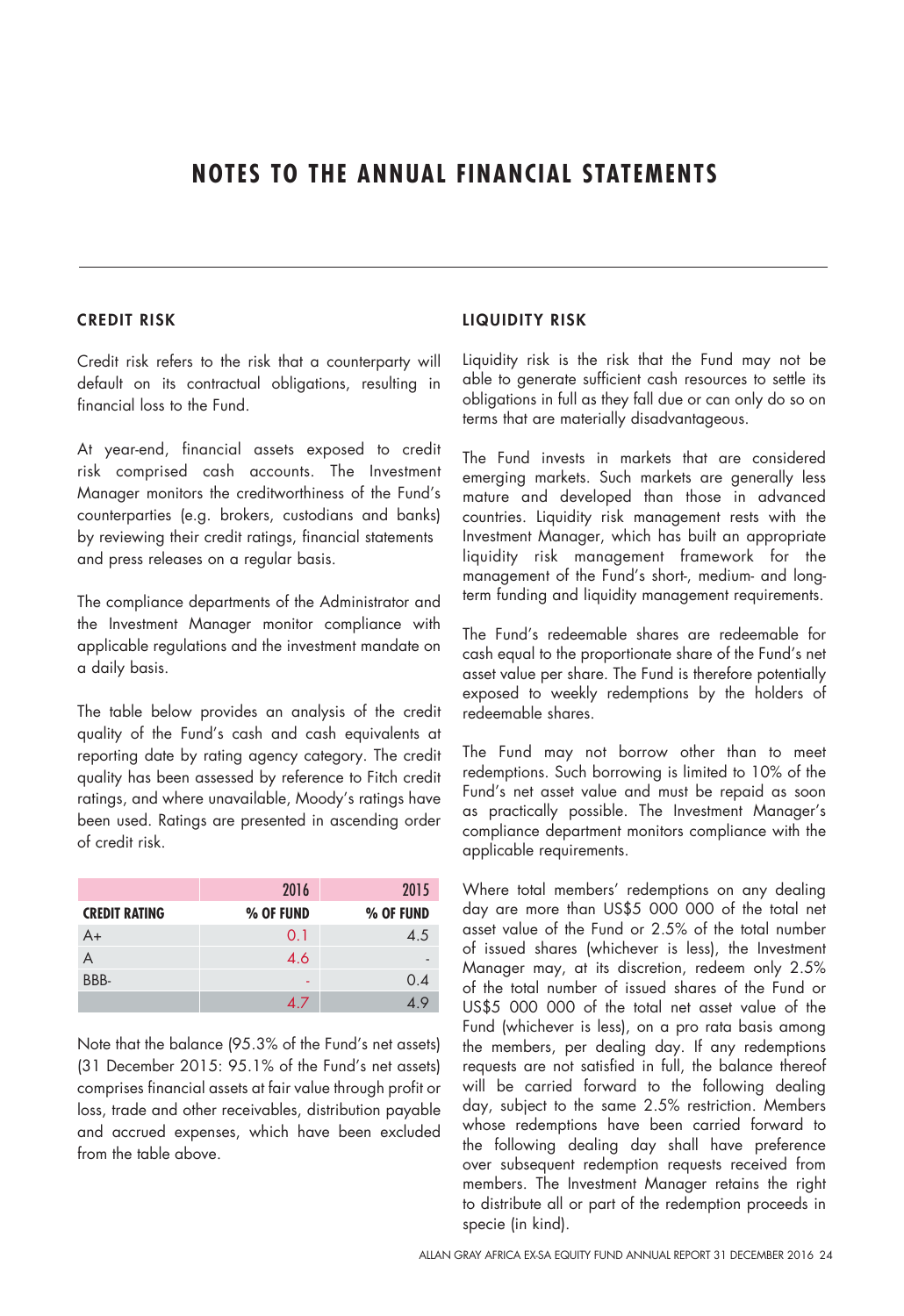The Fund invests primarily in marketable securities and other financial instruments, which under normal market conditions, are readily convertible to cash. In addition, the Fund's policy is to maintain sufficient cash and cash equivalents to meet normal operating requirements and expected redemption requests.

Trade and other payables are due on demand. Net assets attributable to holders of redeemable shares and distribution payable are settled within 30 days.

# **6.2 FAIR VALUE**

The directors of the Fund are of the opinion that the fair value of all financial instruments, other than those measured at fair value through profit or loss, approximates the carrying amount in the Statement of financial position as these balances are due within 30 days. IFRS 7 and IFRS 13 require fair value measurements to be disclosed by the source of inputs, using a three-level hierarchy, as follows:

- Quoted (unadjusted) market prices in active markets for identical assets or liabilities (level 1);
- Those involving inputs that are directly or indirectly observable (level 2); and
- Those with inputs for the asset or liability that are not based on observable market data (unobservable inputs) (level 3).

The fair values of financial assets and financial liabilities are determined as follows:

The fair value of financial assets and financial liabilities traded in active liquid markets such as listed equity securities are based on quoted market prices at the close of trading, and are classified within level 1.

Certain investments that are not valued using the quoted market price on the securities exchange can be valued based on other observable market data at the discretion of the Investment Manager. Securities not traded through recognized public securities exchanges can be valued on the valuation date based on other reliable sources, such as quotations by recognized investment dealers, at the discretion of the Investment Manager. Investments not listed on public securities exchanges, or for which reliable quotations are not readily available, are valued using valuation models based on assumptions that may not be supported by observable market inputs. These investments are classified as level 2 or 3.

An active market is a market in which transactions for the asset or liability take place with sufficient frequency and volume to provide pricing information on an ongoing basis. The tables below show the fair values of these instruments at 31 December 2016 and 31 December 2015.

| <b>LEVEL 1</b>                                                            | 2016<br><b>USS</b> | 2015<br><b>USS</b> |
|---------------------------------------------------------------------------|--------------------|--------------------|
| <b>FINANCIAL ASSETS</b>                                                   |                    |                    |
| <b>FINANCIAL ASSETS AT FAIR</b><br><b>VALUE THROUGH PROFIT</b><br>OR LOSS |                    |                    |
| Equities                                                                  | 168 448 957        | 189 936 611        |
|                                                                           |                    |                    |
|                                                                           | 2016               | 2015               |
| LEVEL 3                                                                   | <b>USS</b>         | <b>USS</b>         |
| <b>FINANCIAL ASSETS</b>                                                   |                    |                    |
| <b>FINANCIAL ASSETS AT FAIR</b><br><b>VALUE THROUGH PROFIT</b><br>OR LOSS |                    |                    |
| Equities                                                                  | 51 640 851         |                    |

The Fund has no investments that are classified within level 2.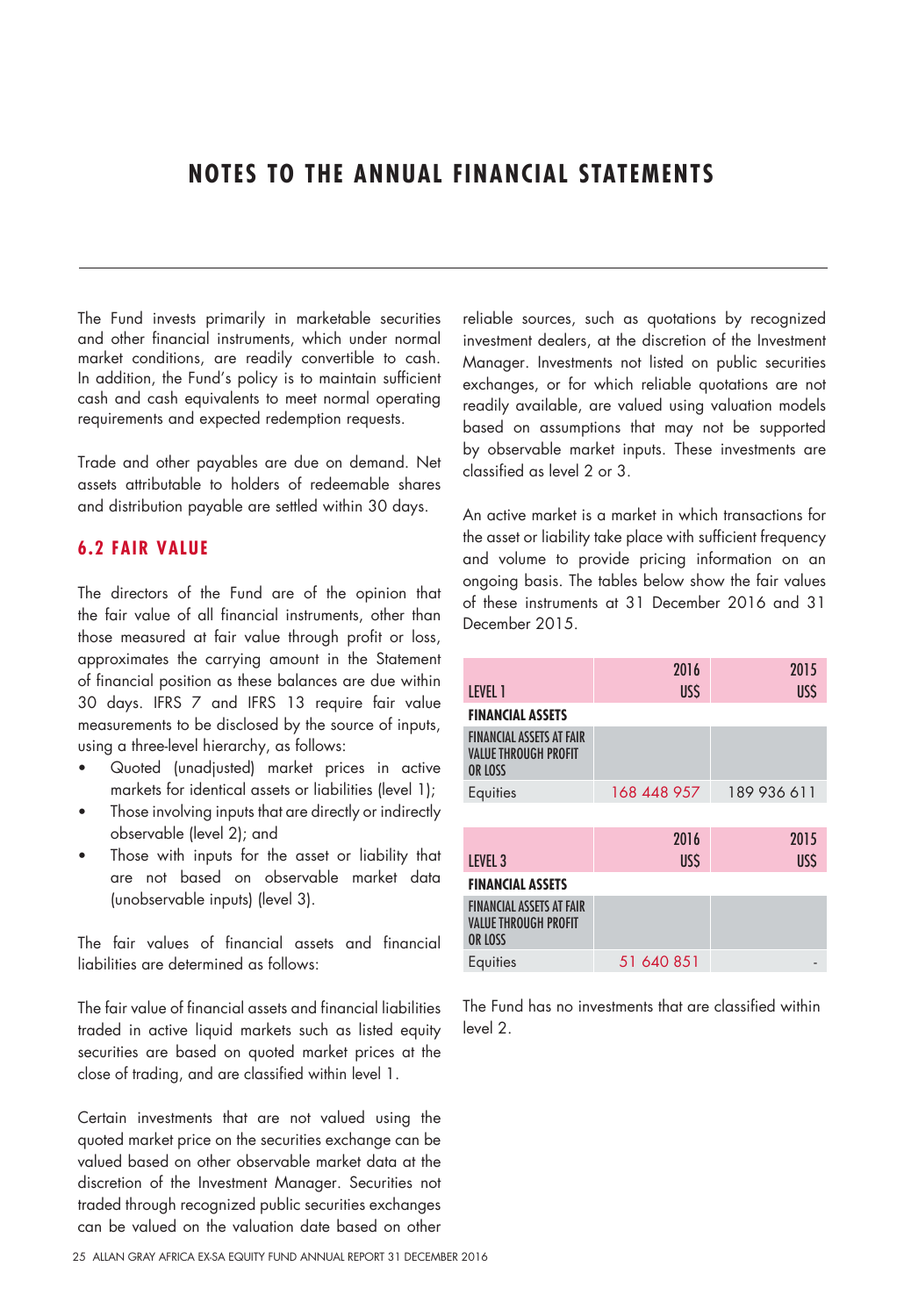During the year ended 31 December 2016, deteriorating macroeconomic conditions in Zimbabwe led to a severe shortage of US dollars. The Zimbabwe government introduced bond notes in an attempt to solve the chronic US dollar shortage in the country. As it is very difficult to get US dollars out of Zimbabwe, investors with cash balances are looking to buy real assets, therefore driving up equity valuations. As a result the fair value was adjusted, which resulted in a transfer from level 1 to level 3.

The following table shows a reconcilliation from the opening balances to the closing balances for fair value measurements of financial assets held at fair value through profit or loss, in level 3 of the fair value hierarchy:

|                                                      | liss       |
|------------------------------------------------------|------------|
| Opening balance                                      |            |
| Transfer into level 3                                | 65 299 100 |
| Disposal of shares                                   |            |
| Net gains / (losses) recognised in<br>profit or loss | (13658249) |
| <b>CLOSING BALANCE</b>                               | 51 640 851 |

Total gains or losses included in profit or loss for the year are presented in the Statement of comprehensive income as follows:

|                                                             | <b>USS</b> |
|-------------------------------------------------------------|------------|
| Unrealised gains / (losses)<br>recognised in profit or loss | (13658249) |
| Realised losses recognised in profit<br>or loss             |            |
| <b>CLOSING BALANCE</b>                                      | (13658249) |

The Investment Manager used an unobservable discount rate of 20% to impair the fair value of the Zimbabwe listed shares at 31 December 2016.

For fair value measurements in level 3 of the fair value hierarchy, changing the discount rate would have the following effect:

| <b>EFFECT ON PROFIT OR LOSS:</b>        |             |                 |  |
|-----------------------------------------|-------------|-----------------|--|
| INCREASE / (DECREASE) OF DISCOUNT RATE: |             |                 |  |
|                                         | <b>GAIN</b> | <b>LOSS</b>     |  |
| $+5\%$                                  | 3 227 553   | $(3\ 227\ 553)$ |  |

+-10% 6 455 106 (6 455 106)

## **7. SHARE CAPITAL**

Notwithstanding that the net assets attributable to holders of redeemable shares are classified as financial liabilities, the directors of the Fund consider these to represent the Fund's capital. The number of shares issued and redeemed during the years is reported below. The Fund is not subject to any externally imposed capital requirements. The Fund's authorised share capital at 31 December 2016 and 31 December 2015 is detailed below. Fund shares are divided into five share classes (Class A, Class B, Class C, Class D and Class E), which participate pro rata in the Fund's net assets and dividends, and are redeemable and non-voting. Founder shares do not participate in the Fund's portfolio, are redeemable at par value only after all Fund shares have been redeemed, and carry the right to vote. If the Fund is wound up or dissolved, the Founder shares will participate only to the extent of their par value. All of the authorised Founder shares of the Fund have been issued as fully paid and are held by Allan Gray International Proprietary Limited. As at 31 December 2016 and 31 December 2015, only Class A and Class E shares had been issued.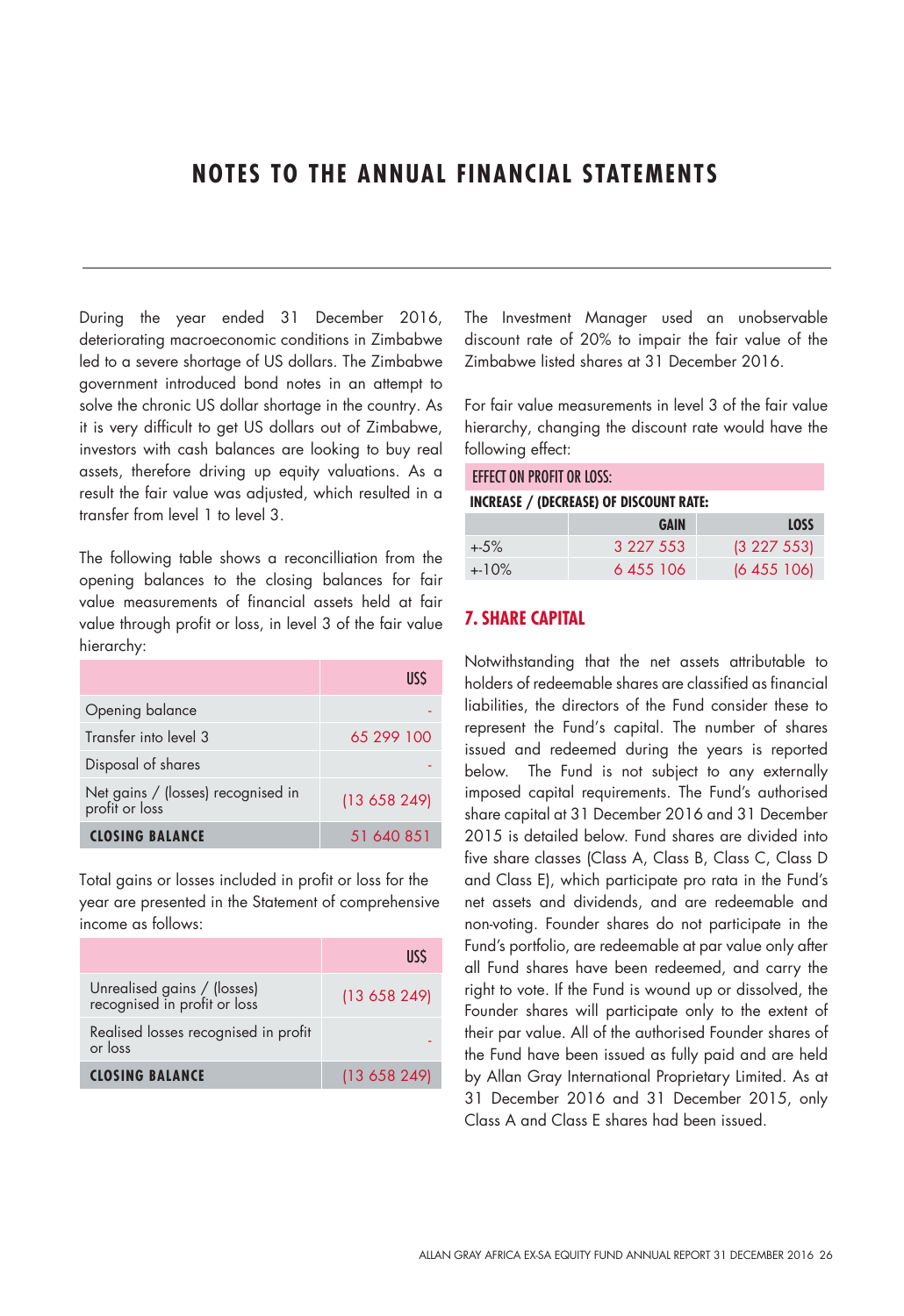|                                                   | <b>FUND SHARES</b><br><b>PAR VALUE</b> | <b>AUTHORISED</b>  | <b>FOUNDER SHARES PAR</b><br><b>VALUE</b> | <b>AUTHORISED AND ISSUED</b> |
|---------------------------------------------------|----------------------------------------|--------------------|-------------------------------------------|------------------------------|
|                                                   | (PER SHARE)                            | <b>FUND SHARES</b> | (PER SHARE)                               | <b>FOUNDER SHARES</b>        |
| Allan Gray Africa<br>ex-SA Equity Fund<br>Limited | US\$0.0001                             | 99 990 000         | US\$0.01                                  | 100                          |
|                                                   |                                        |                    |                                           |                              |
| <b>FUND SHARE TRANSACTIONS</b>                    |                                        | <b>CLASS</b>       | <b>CLASS</b>                              |                              |
|                                                   |                                        | A                  | E                                         | <b>TOTAL</b>                 |
| <b>BALANCE AT 31 DECEMBER 2014</b>                |                                        | 709 039            | 743 525                                   | 1 452 564                    |
| Subscriptions                                     |                                        | 216 679            | 250 817                                   | 467 496                      |
| Redemptions                                       |                                        | (133 183)          | (2849)                                    | (136032)                     |
| <b>BALANCE AT 31 DECEMBER 2015</b>                |                                        | 792 535            | 991 493                                   | 1784028                      |
| Subscriptions                                     |                                        | 64 255             | 742 321                                   | 806 576                      |
| Redemptions                                       |                                        | (350893)           | (36 837)                                  | (387 730)                    |
| <b>BALANCE AT 31 DECEMBER 2016</b>                |                                        | 505 897            | 1 696 977                                 | 2 202 874                    |
|                                                   |                                        |                    |                                           |                              |
| <b>NET ASSET VALUE PER SHARE</b>                  |                                        |                    | <b>CLASS A</b><br><b>USS</b>              | <b>CLASS E</b><br><b>USS</b> |
| On 31 December 2015                               |                                        |                    | 99.80                                     | 114.32                       |

On 31 December 2016 **88.97** 104.00

There are no options in existence for any capital.

The following income distribution was declared on 31 December 2016 by the Fund:

|                        | <b>CLASS A</b><br><b>USS</b> | <b>CLASS E</b><br>USS | TOTAL<br><b>USS</b> |
|------------------------|------------------------------|-----------------------|---------------------|
| Total distribution     | 2 262 321                    | 6 623 641             | 8 8 8 5 9 6 2       |
| Distribution per share | 44719                        | 3.9032                |                     |

The following income distribution was declared on 31 December 2015 by the Fund:

|                        | <b>CLASS A</b> | <b>CLASS E</b> | TOTAL      |
|------------------------|----------------|----------------|------------|
|                        | <b>USS</b>     | USS            | <b>USS</b> |
| Total distribution     | 1 652 324      | 5 1 2 4 5 7 6  | 6776900    |
| Distribution per share | 2.0848         | 5.1685         |            |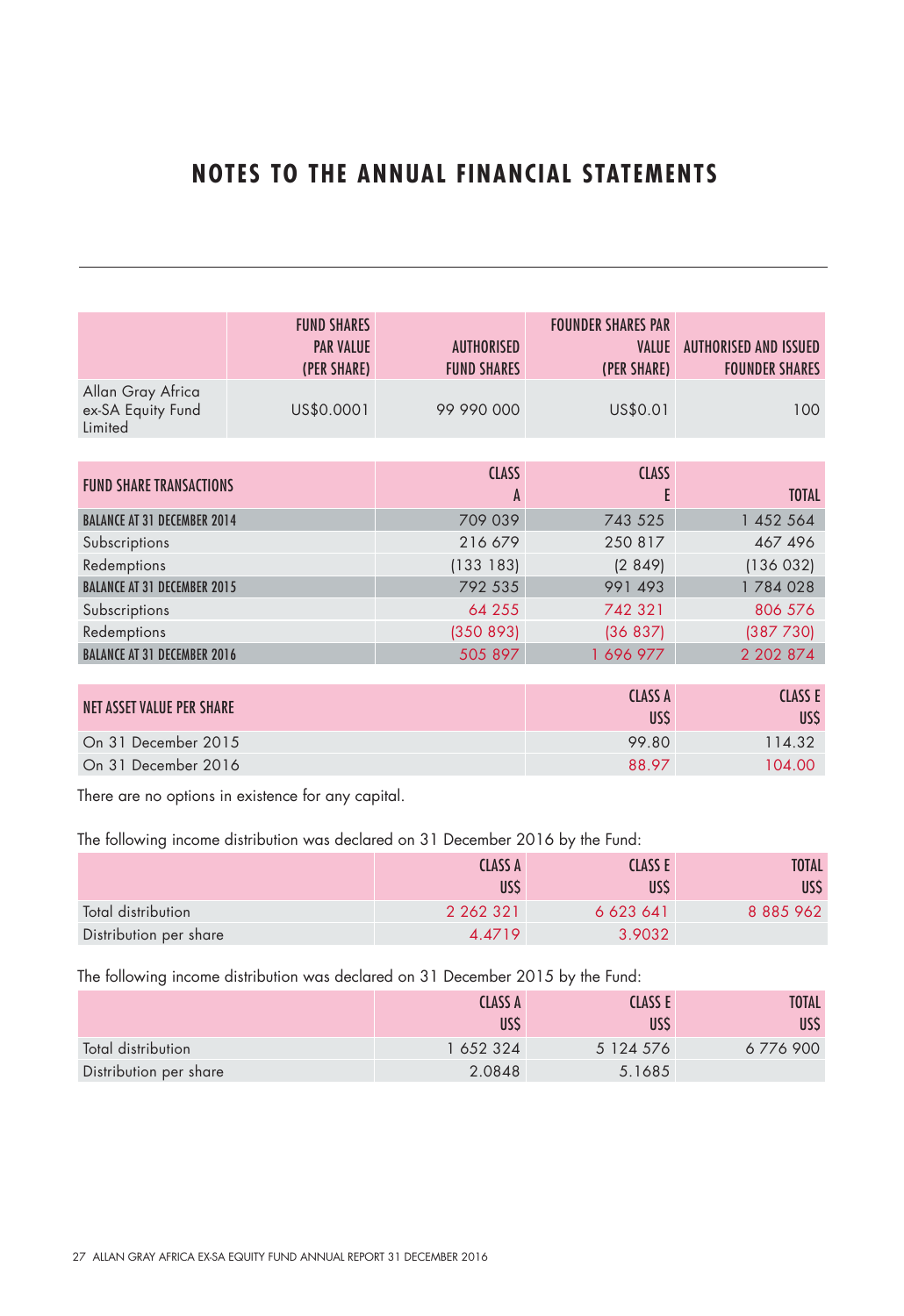### **8. COMMITMENTS**

The Fund has a daily uncommitted intraday US\$5 million clearing facility, US\$2 million settlement facility and a US\$5 million pre-settlement exposure facility in place to facilitate the settlement of trade instructions. The Fund has no overdraft facilities in place. These facilities expire annually on 31 May and automatically roll over.

### **9. RELATED PARTY TRANSACTIONS**

The Orbis Group of funds ('Orbis funds') are managed by Orbis Investment Management Limited. A related party relationship exists between Orbis Investment Management Limited and Allan Gray International Proprietary Limited, the Investment Manager of the Fund, by virtue of a common ultimate shareholder. For the year ended 31 December 2016 and 31 December 2015, no Orbis funds held any shares directly in the Fund.

Directors of the Fund held approximately 4 000 shares, indirectly in the Fund at 31 December 2016 (2015 - 5 000 shares).

Directors of the Investment Manager held 15 000 shares indirectly in the Fund at 31 December 2016 (2015 - 14 000 shares).

During the year ended 31 December 2016, the management and performance fees incurred by the Fund were US\$540 412 and US\$0 respectively (2015 - US\$1 208 765 and US\$1 595 641). At 31 December 2016, the management and performance fee payable by the Fund were US\$0 and US\$0 respectively (2015 - US\$77 611 and US\$0).

At 31 December 2016, Allan Gray funds held approximately 993 186 shares in the Fund (2015 - 621 603 shares). Allan Gray Life Limited, subsidiary of the Investment Advisor, held approximately 252 488 shares in the Fund (2015 - 217 582 shares).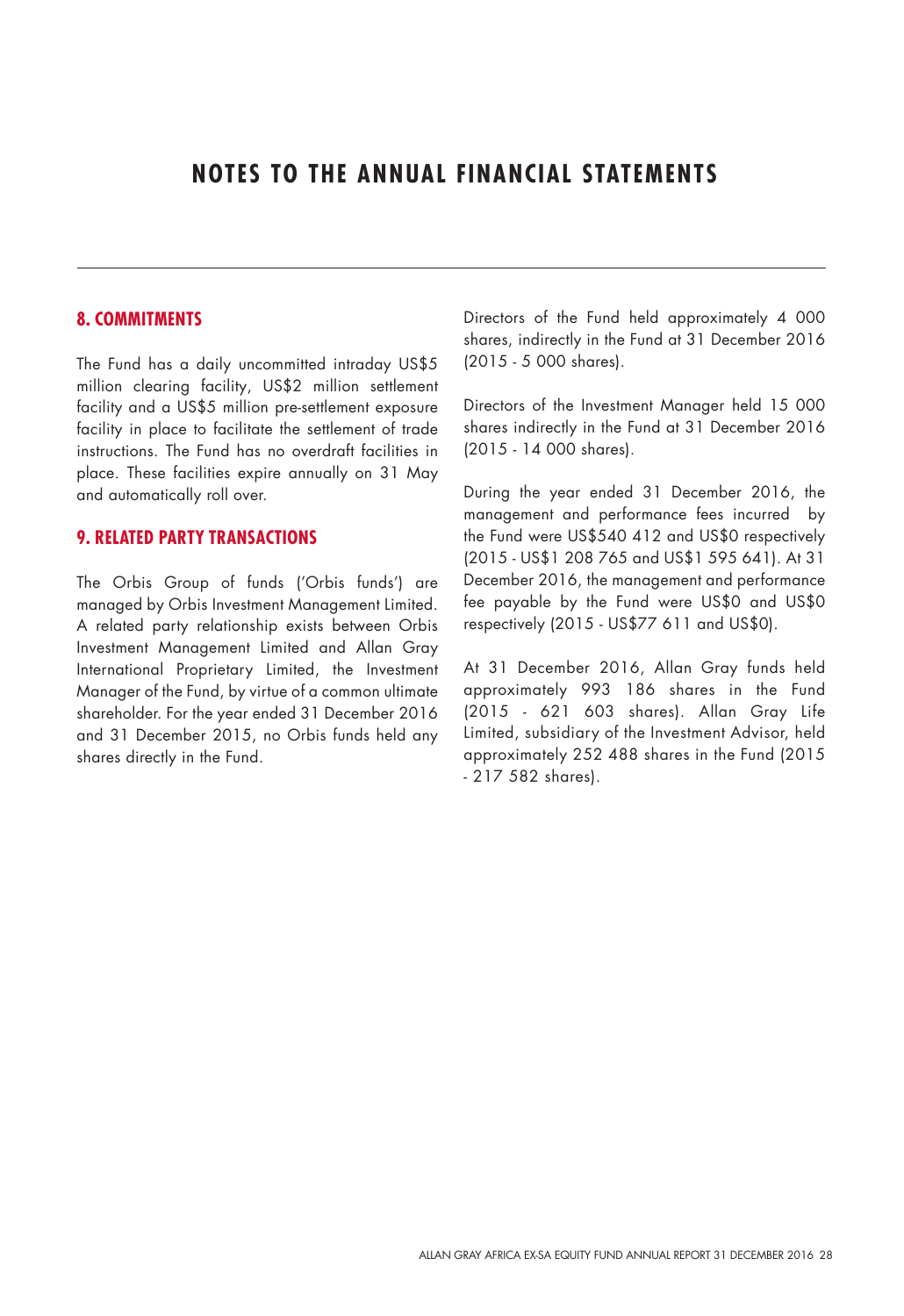# **IMPORTANT NOTES FOR INVESTORS**

### **FUND INFORMATION**

The Investment Manager has appointed Allan Gray Unit Trust Management (RF) Proprietary Limited (the 'Representative') as its representative for the purpose of approval in terms of the Collective Investment Schemes Control Act 45 of 2002. The Representative is incorporated under the laws of South Africa and is supervised by the Financial Services Board ('FSB'). The Fund is currently open to new investors however the Fund may be closed to new investments at any time to be managed according to its mandate. If you have any questions regarding the status of the Fund, please contact the Registrar. Shares in the Fund are traded at ruling prices and the Fund can engage in borrowing and scrip lending. This report does not constitute a financial promotion, a recommendation, an offer to sell or a solicitation to buy shares in the Fund. Investments in the Fund are made according to the terms and conditions and subject to the restrictions set out in the prospectus. The offering of shares in the Fund may be restricted in certain jurisdictions. Please contact the Allan Gray service team to confirm if there are any restrictions that apply to you.

## **EUROPEAN UNION SAVINGS DIRECTIVE AND DIRECTIVE ON ADMINISTRATIVE COOPERATION**

#### The European Union Savings Directive

2003/48/EC of 3 June 2003 on taxation of savings income in the form of interest payments was repealed in November 2015, as a consequence of the adoption in December 2015 of the EU Directive on Administrative Cooperation 2014/107/EU. The Directive on Administrative Cooperation expands the scope of income and information subject to automatic exchange between EU Member States to include not only interest income, but also dividends and other types of capital income, as well as the

annual balance of the accounts producing such income. The board of directors of the Fund believes that the Fund is exempt from the application of the EU Directive on Administrative Cooperation.

### **UNITED KINGDOM REPORTING FUND STATUS**

The Fund's application for reporting fund status for the year ended 31 December 2015 was successful. The Fund will apply for reporting fund status for the year ended 31 December 2016 and subsequent years. The board of directors intend to manage the Fund in such a way that it should continue to be certified as a reporting fund. There can be no assurance that the Fund's intended applications for reporting fund status will be successful.

## **NOTICE TO INVESTORS IN THE EUROPEAN ECONOMIC AREA ('EEA')**

The Fund is not currently marketed in the EEA. As a result, the Investment Manager does not comply with the requirements of the Alternative Investment Fund Managers Directive ('AIFMD'), and persons located in any EEA member state ('European Investors') are only permitted to subscribe for shares in the Fund in the discretion of the Investment Manager and subject to compliance with applicable law. European Investors who are permitted to invest in the Fund will not benefit from any of the protections of the AIFMD to which a European Investor making an investment in a non-European fund would otherwise have, including but without limitation, certain initial disclosure requirements, periodic reporting on illiquid assets and leverage, and certain annual reporting requirements.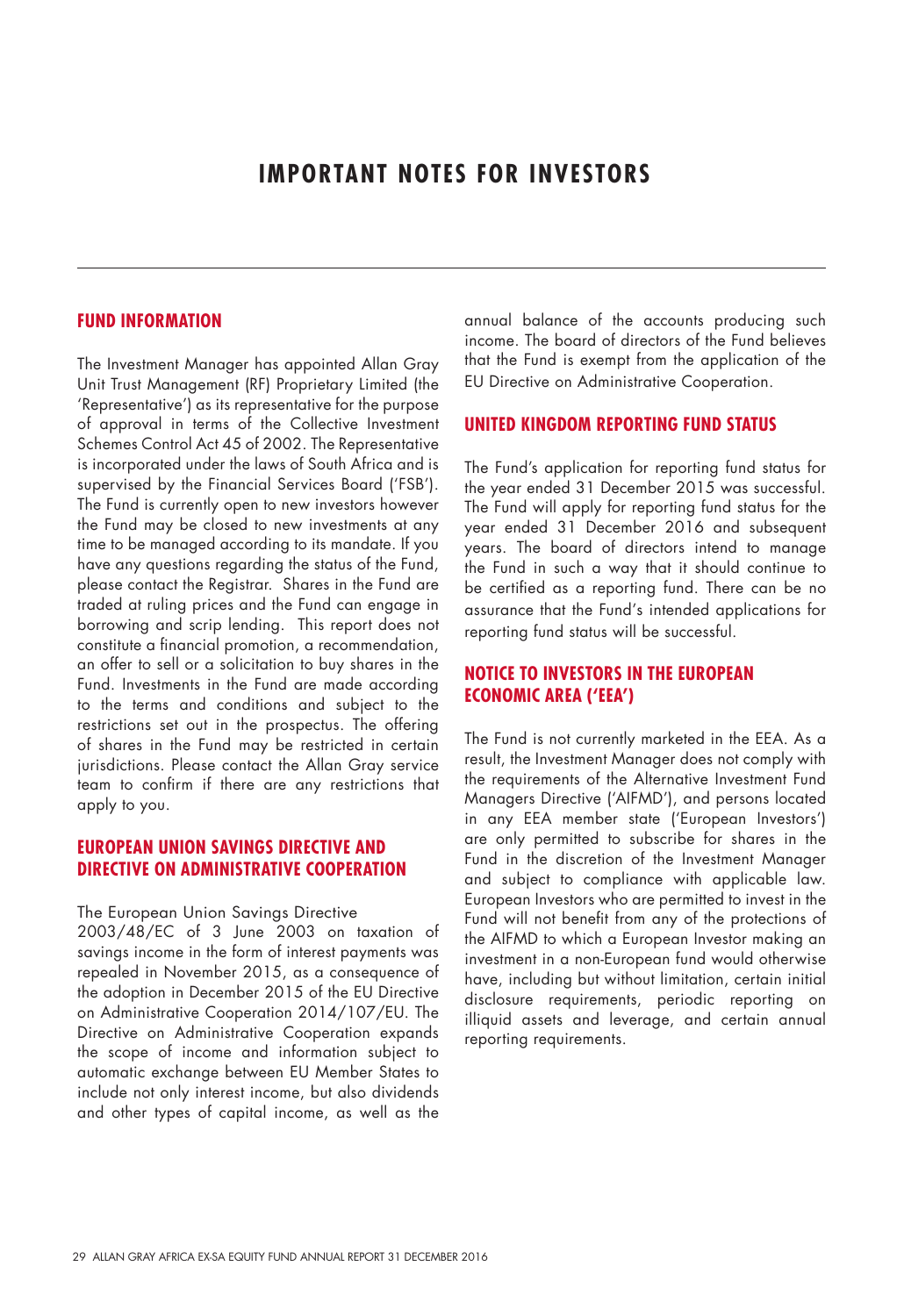## **PERFORMANCE**

Collective Investment Schemes in Securities (unit trusts or mutual funds) are generally medium- to longterm investments. Where annualised performance is mentioned, this refers to the average return per year over the period. The value of shares may go down as well as up and past performance is not necessarily a guide to future performance. Movements in exchange rates may cause the value of underlying international investments to go up or down. Neither the Investment Manager, the Fund nor the Representative provides any guarantee regarding the capital or the performance of the Fund. Performance figures are provided by the Investment Manager and are for lump sum investments with income distributions reinvested. Actual investor performance may differ as a result of the investment date, the date of reinvestment and applicable taxes.

### **BENCHMARK DATA**

The Fund's benchmark data is provided by Standard Bank Plc who require that we include the following legal note. The Standard Bank Africa Total Return Index is the proprietary information and registered trademark of Standard Bank Plc. All copyright subsisting in the Standard Bank Africa Total Return Index values and constituent lists vests in Standard Bank Plc. All their rights are reserved.

## **SHARE PRICE**

Share prices are calculated on a net asset value basis, which is the total market value of all assets in the Fund including any income accruals and less any permissible deductions from the Fund divided by the number of shares in issue. Forward pricing is used. The weekly price of the Fund is normally calculated each Friday. Purchase requests must be received by the Registrar of the Fund (being Citibank Europe plc, Luxembourg Branch) by 17:00 Bermuda time on that dealing day to receive that week's price. Redemption requests must be received by the Registrar of the Fund by 12:00 Bermuda time, on the particular dealing day on which shares are to be redeemed to receive that week's price. Share prices are available on www. allangray.co.za.

### **FEES AND CHARGES**

Permissible deductions from the Fund may include management fees, brokerage, Securities Transfer Tax (STT), auditor's fees, bank charges and custody fees. A schedule of fees, charges and maximum commissions is available on request from the Representative.

## **TOTAL EXPENSE RATIO ('TER') AND TRANSACTION COSTS**

The TER is the annualised percentage of the Fund's average assets under management that has been used to pay the Fund's actual expenses over the past three years. The TER includes the annual management fees that have been charged (both the fee at benchmark and any performance component charged), VAT and other expenses like audit fees. Transaction trading costs (including brokerage, STT and investor protection levies and VAT thereon where applicable) are shown separately. Transaction costs are a necessary cost in administering the Fund and impacts Fund returns. They should not be considered in isolation as returns may be impacted by many other factors over time including market returns, the type of fund, the investment decisions of the investment manager and the TER. Since Fund returns are quoted after the deduction of these expenses, the TER and Transaction costs should not be deducted again from published returns. As collective investment scheme expenses vary, the current TER cannot be used as an indication of future TERs. A higher TER ratio does not necessarily imply a poor return, nor does a low TER imply a good return. Instead, when investing, the investment objective of the Fund should be aligned with the investor's objective and compared against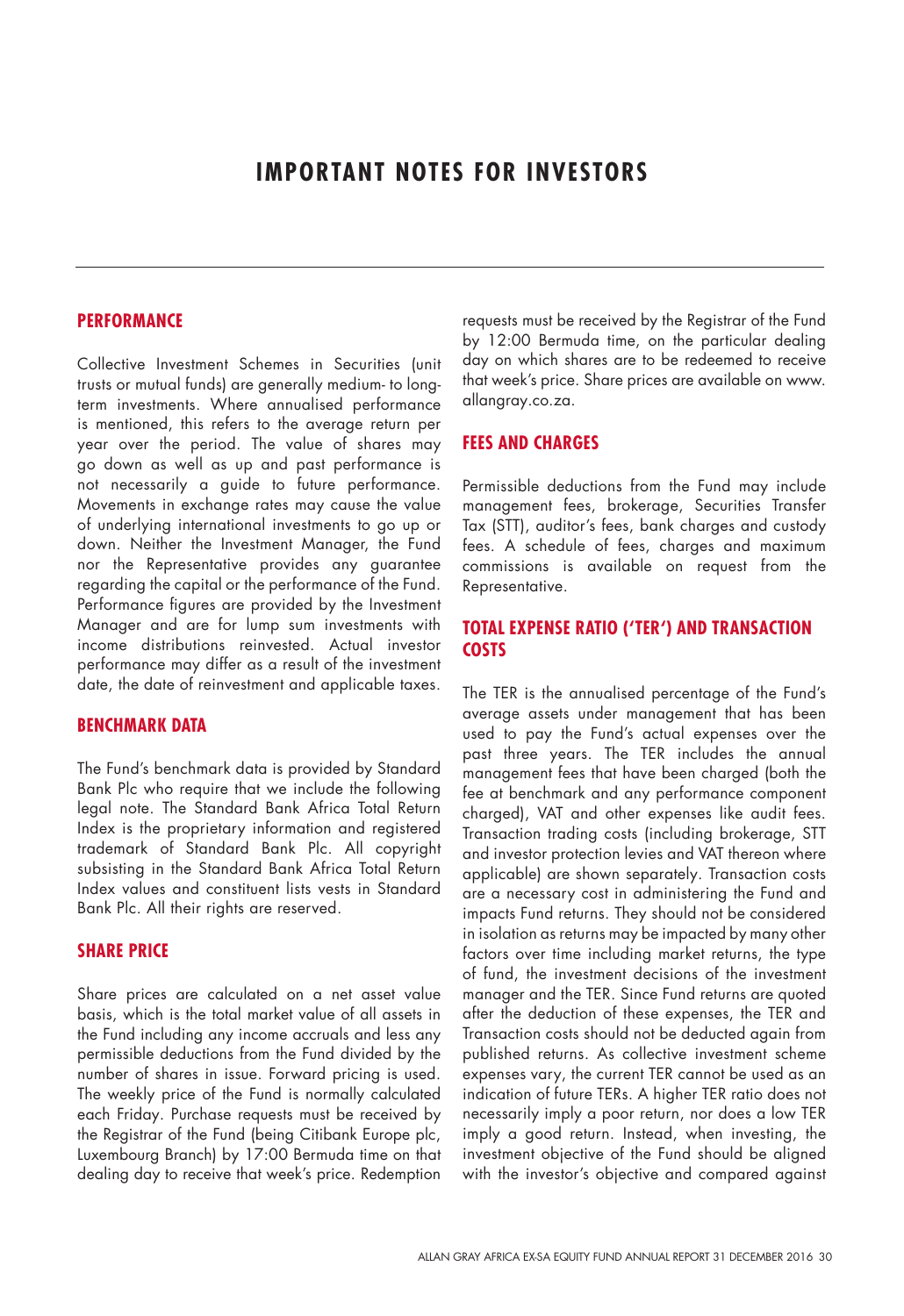# **IMPORTANT NOTES FOR INVESTORS**

the performance of the Fund. The TER and other funds' TERs should then be used to evaluate whether the Fund performance offers value for money. The sum of the TER and Transaction costs is shown as the Total investment charge.

### **FOREIGN EXPOSURE**

There are significant risks involved in investing in shares listed in the Fund's universe of emerging and developing countries including liquidity risks, sometimes aggravated by rapid and large outflows of 'hot money' and capital flight, concentration risk, currency risks, political and social instability, the possibility of expropriation, confiscatory taxation or nationalisation of assets and the establishment of foreign exchange controls which may include the suspension of the ability to transfer currency from a given country. The Fund can use derivatives to manage its exposure to stock markets, currencies and/ or interest rates and this exposes the Fund to contractual risk. Contractual risk includes the risk that a counterparty will not settle a transaction according to its terms and conditions because of a dispute over the terms of the contract (whether or not bona fide) or because of a credit or liquidity problem, causing the Fund to suffer a loss. Such contract counterparty risk is accentuated for contracts with longer maturities where events may intervene to prevent settlement, or where the Fund has concentrated its transactions with a single or small group of counterparties. Borrowing, leveraging, and trading securities on margin will result in interest charges and, depending on the amount of trading activity, such charges could be substantial. The low margin deposits normally required in futures and forward trading, which the Fund may utilise, permit a high degree of leverage. As a result, a relatively small price movement in a futures or forward contract may result in immediate and substantial losses to the investor.

### **ADDITIONAL INFORMATION**

You can obtain additional information about the Fund, including copies of the fact sheet, prospectus and application forms, free of charge, by contacting the Allan Gray service team, at +353 1 622 4716 or by email at AGclientservice@citi.com.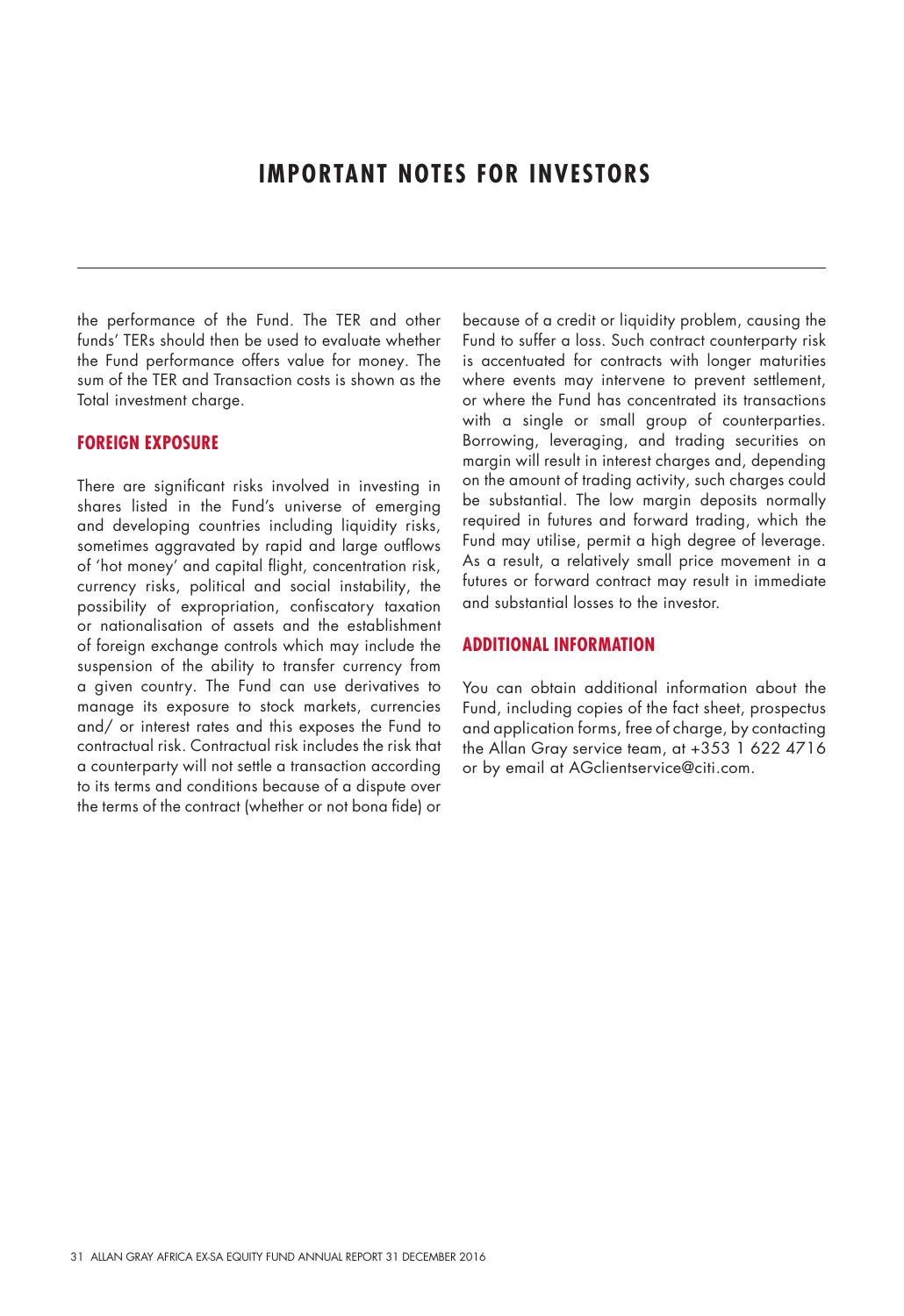# **CHARACTERISTICS AND DIRECTORY**

### **DOMICILE AND STRUCTURE**

Bermuda open-ended investment company

### **REGULATION**

The Fund is incorporated and registered under the laws of Bermuda and is supervised by the Bermuda Monetary Authority. The Fund is also listed on, and regulated by, the Bermuda Stock Exchange.

## **REGISTERED OFFICE**

Orbis House 25 Front Street Hamilton HM11 Bermuda

### **COMPANY SECRETARY**

Orbis Administration Limited

### **DIRECTORS**

Craig T Bodenstab John C R Collis Tapologo Motshubi

#### **INVESTMENT MANAGER**

Allan Gray International Proprietary Limited 1 Silo Square V & A Waterfront Cape Town 8001 South Africa The Investment Manager is an authorised Financial Services Provider in terms of the Financial Advisory and Intermediary Services Act 37 of 2002.

### **INVESTMENT ADVISOR**

Allan Gray Proprietary Limited 1 Silo Square V & A Waterfront Cape Town 8001 South Africa

#### **PRIMARY CUSTODIAN**

Citibank N.A., New York Offices 390 Greenwich Street New York, New York 10013 USA

#### **AUDITORS**

Ernst & Young LLP Ernst & Young Tower 222 Bay Street Toronto, Ontario Canada M5K 1J7

### **ADMINISTRATOR & REGISTRAR**

Citibank Europe plc Luxembourg Branch 31 - Z.A. Bourmicht L-8070 Bertrange Luxembourg Tel +353 1 622 4716  $F_{\text{ex}}$  +353 1 622 8543 Email AGclientservice@citi.com